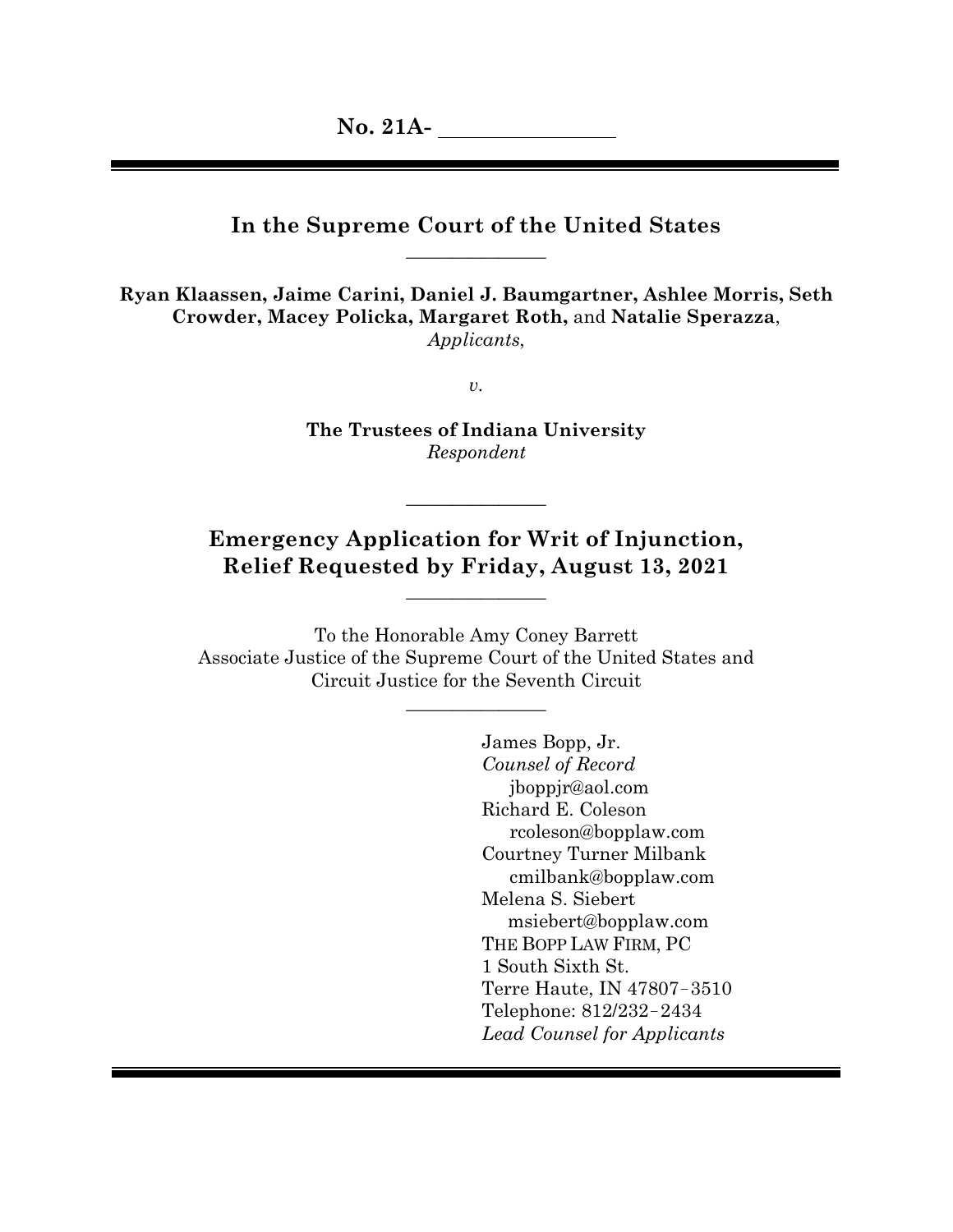# **Questions Presented**

I. Whether heightened scrutiny applies to Indiana University's Mandate that all IU students take the COVID vaccine in violation of their constitutional rights to bodily integrity and autonomy and medical treatment choice so that IU must prove that its Mandate is justified, which the courts below erroneously failed to do.

II. Whether IU failed to prove that its Mandate is justified under heightened scrutiny.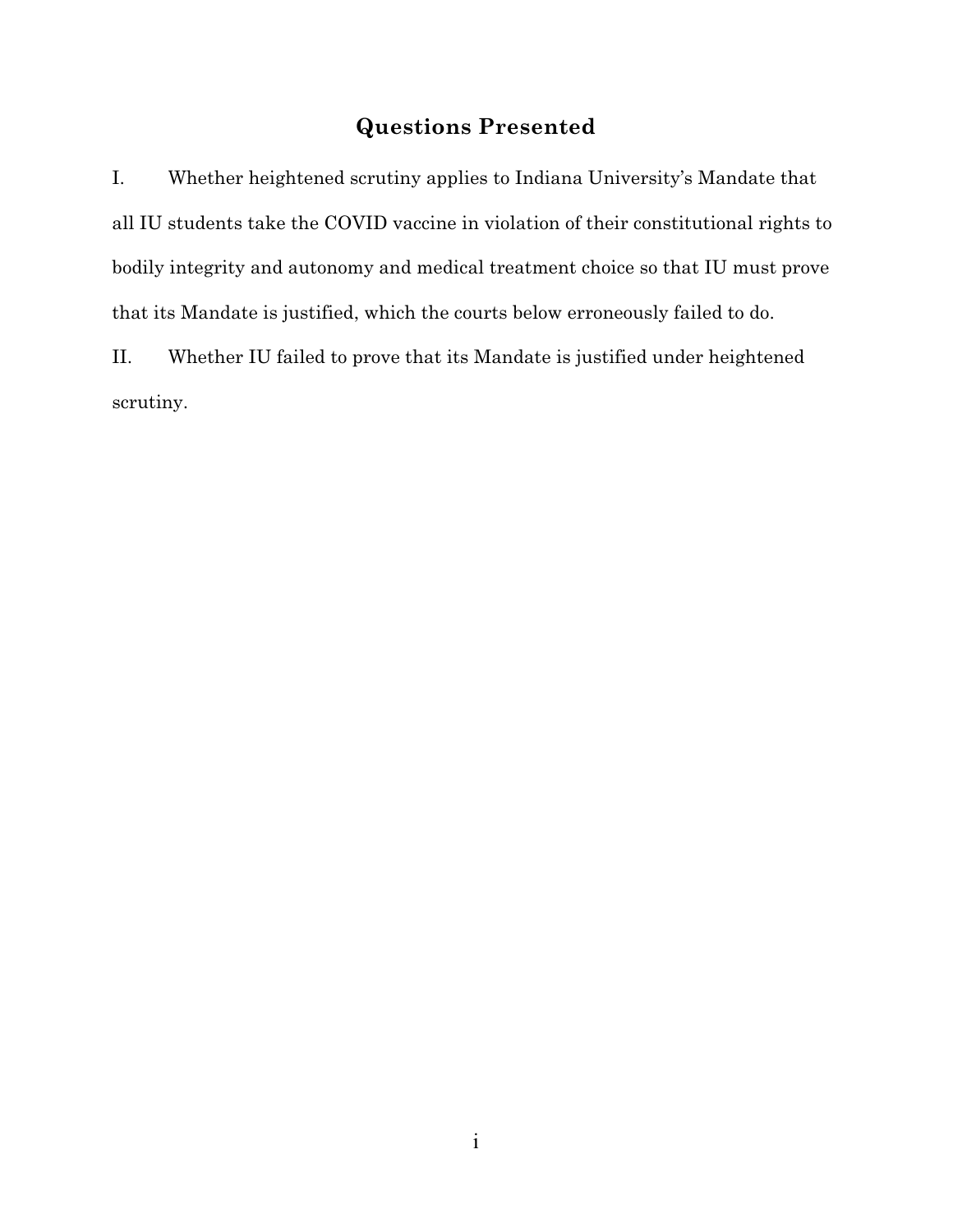# **Parties to the Proceeding**

The caption contains the names of all parties.

# **Corporate Disclosure Statement**

No party is a corporation, so none has a parent corporation or stock.

# **Related Proceedings Below**

*U.S. Court of Appeals for the Seventh Circuit*:

*• Ryan Klaassen, et al. v. Trustees of Indiana University*, No. 21-2326 (7th Cir.) appeal pending; motion for an injunction pending appeal was denied Aug. 2, 2021.

*U.S. District Court for the Norther District of Indiana*:

- *Ryan Klaassen, et al. v. Trustees of Indiana University*, No. 1:21-cv-238 DRL-SLC (N.D. Ind.) — preliminary injunction denied Jul. 18, 2021.
- *Ryan Klaassen, et al. v. Trustees of Indiana University*, No. 1:21-cv-238 DRL-SLC (N.D. Ind.) — motion for an injunction pending appeal denied Jul. 21, 2021.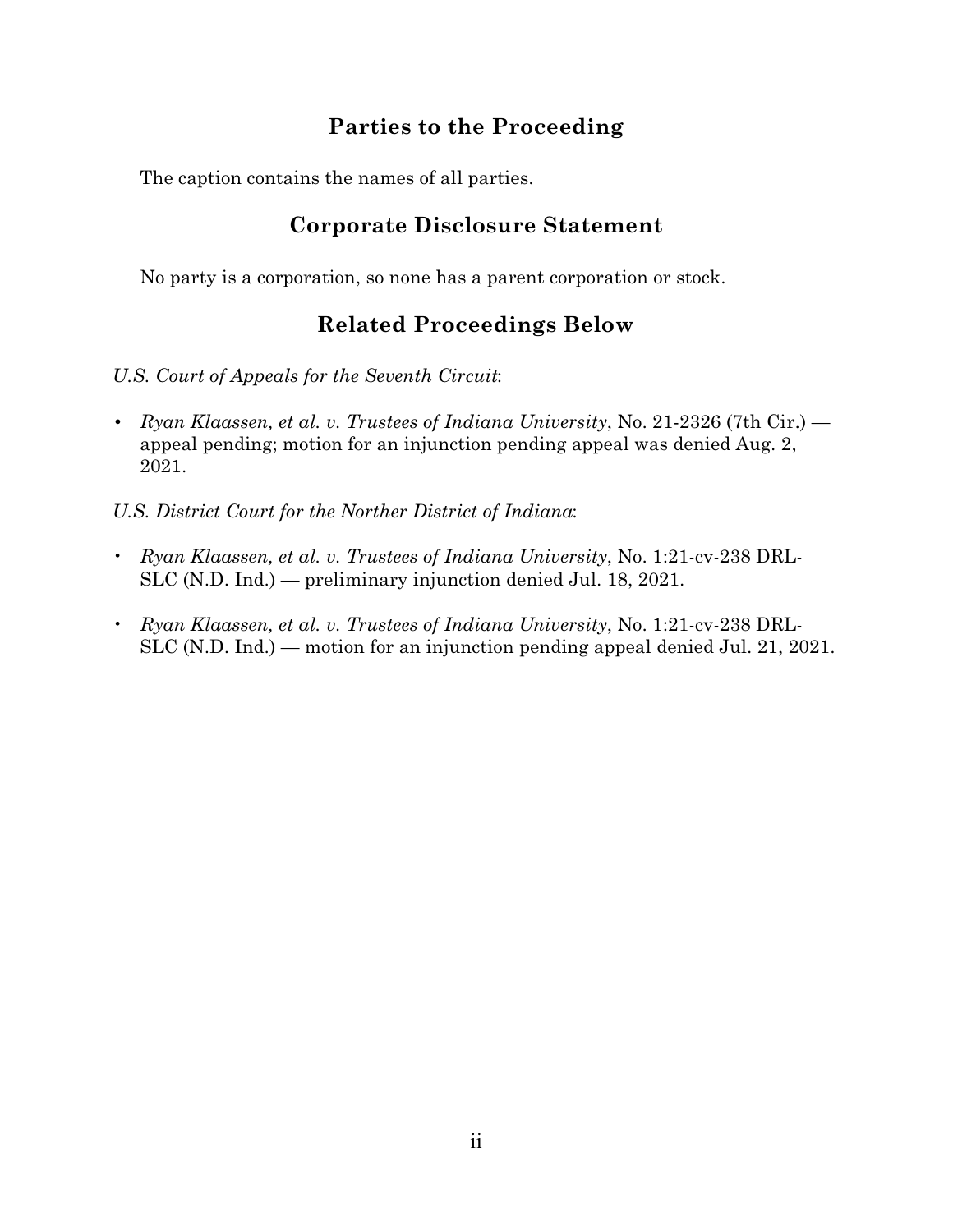# **Table of Contents**

| 1. IU's Mandate Is Contrary to FDA Emergency Use Authorization.  4<br>3.<br>4.<br>IU's Mandate Is Contrary to other Indiana Public Universities.  7<br>5.<br>C. Current Risk to IU Students of COVID Infection and Adverse Outcomes 8<br>Risk to the College-Age Group from a COVID Infection $\dots \dots \dots \dots$ 8<br>2.<br>Older People Are at a Much Greater Risk of Adverse Effects<br>3. |
|-----------------------------------------------------------------------------------------------------------------------------------------------------------------------------------------------------------------------------------------------------------------------------------------------------------------------------------------------------------------------------------------------------|
| of a COVID Infection than Young People,<br>10                                                                                                                                                                                                                                                                                                                                                       |
|                                                                                                                                                                                                                                                                                                                                                                                                     |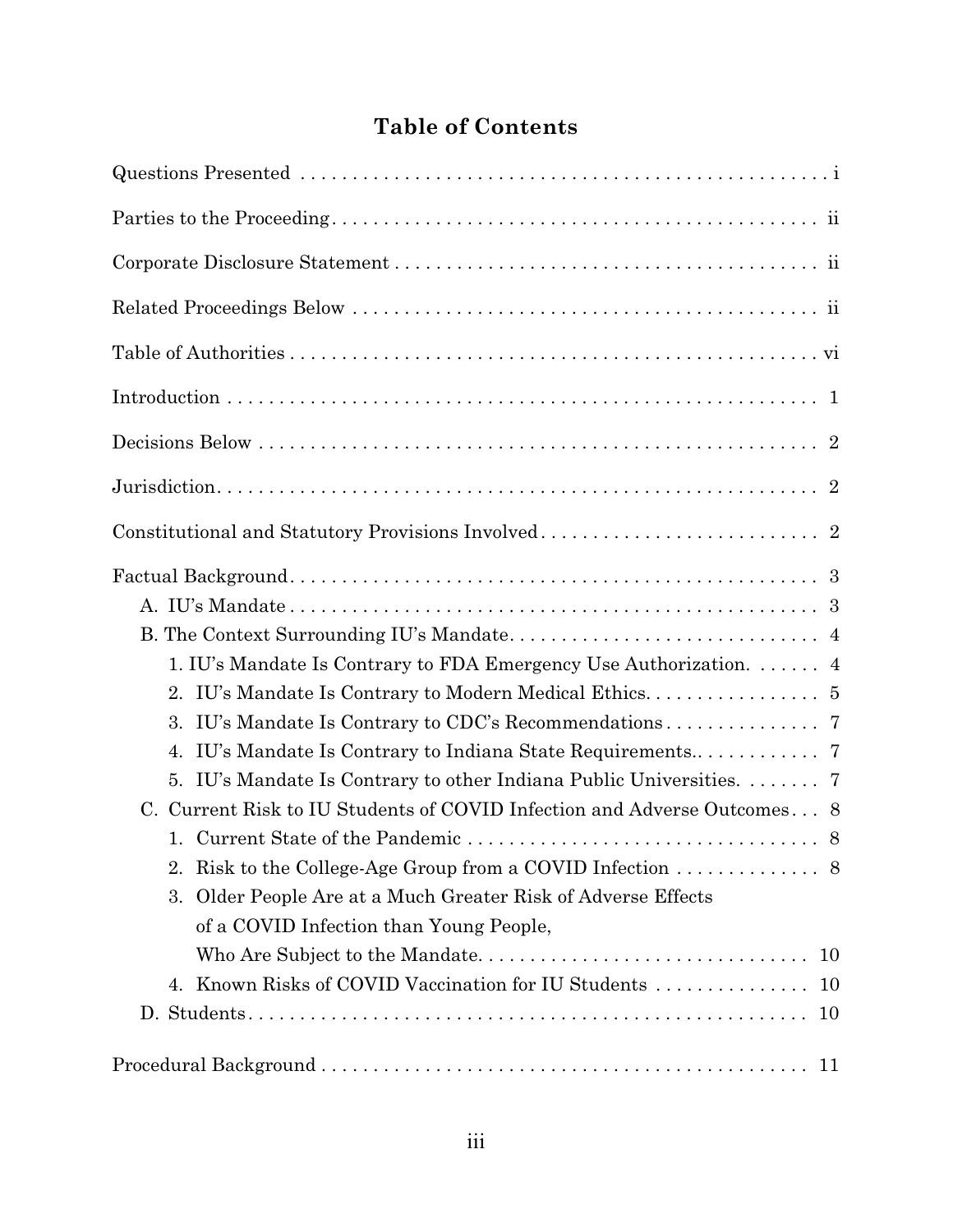| I. There Is a "Significant Possibility" this Court Would Grant Certiorari and                                                                                                                                                          |    |
|----------------------------------------------------------------------------------------------------------------------------------------------------------------------------------------------------------------------------------------|----|
| Reverse Because the Violation of Students' Rights Are "Indisputably Clear." 12                                                                                                                                                         |    |
| A. IU's Mandate Is an Unconstitutional Condition                                                                                                                                                                                       | 13 |
| B. IU's Mandate Infringes on Substantial Constitutional Rights, Requiring                                                                                                                                                              |    |
|                                                                                                                                                                                                                                        |    |
| 1. Jacobson and Post-Jacobson Constitutional Jurisprudence 15                                                                                                                                                                          |    |
| 2. Constitutional Jurisprudence Related to Bodily Integrity, Autonomy, and                                                                                                                                                             |    |
| C. Under Heightened Scrutiny, the Burden Shifts to IU to Justify its Mandate                                                                                                                                                           |    |
| II. Under Heightened Scrutiny, the Students Are Likely to Prevail on Their Due<br>Process Claim That, Under the Current Circumstances and as Applied to this<br>Age Group, IU Has Failed to Prove That Their Mandate Is Justified.  24 |    |
| A. Currently, IU's Interest in Public Health and Safety Is Not Compelling                                                                                                                                                              | 25 |
| 1. For IU's Interest in Public Health and Safety to be Compelling It Must<br>Prevent Hospitalizations and Death from a Disease,                                                                                                        |    |
|                                                                                                                                                                                                                                        |    |
| 2. IU's Interest in Public Health and Safety is no longer Compelling Enough<br>to Justify the IU Mandate at this Stage of the COVID Pandemic 26                                                                                        |    |
|                                                                                                                                                                                                                                        |    |
| 1. College-aged Persons Are at a Very Low Risk of Adverse Effects of a                                                                                                                                                                 |    |
| 2. Older People, Who Are Not Subject to the Mandate, Are at a Much<br>Greater Risk of Adverse Effects of a COVID Infection than Young People,                                                                                          |    |
| C. IU's Mandate Is Not the Least Restrictive Means to Protect Health and                                                                                                                                                               | 28 |
| D. IU's Mandate Is Underinclusive and Does Not Legitimately Advance its                                                                                                                                                                | 29 |
| III. Students Have Suffered Irreparable Harm                                                                                                                                                                                           | 30 |
| IV. The Balance of Equities Weighs in Students' Favor                                                                                                                                                                                  | 30 |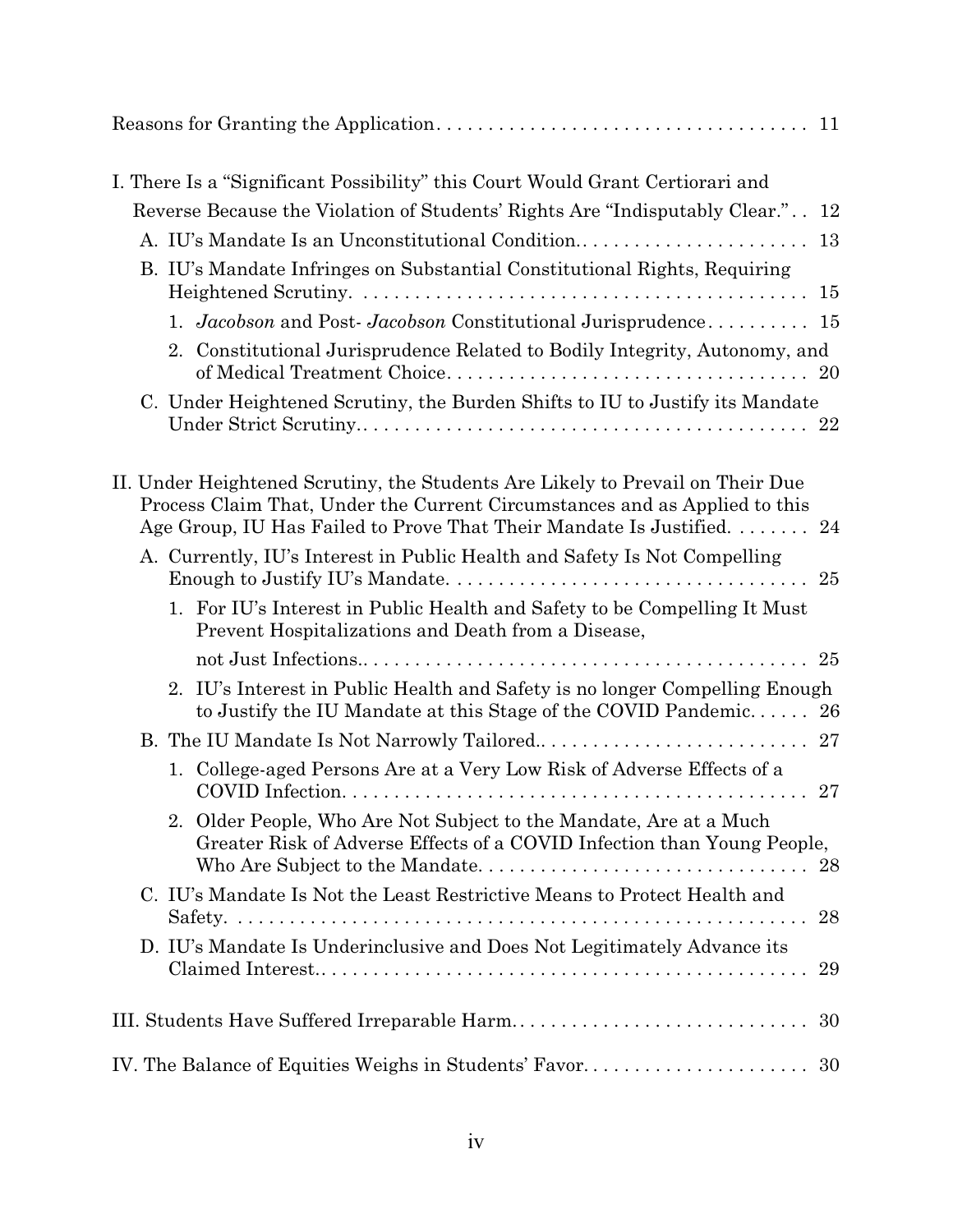# **Appendix Contents**

| Order denying emergency motion for injunctive relief pending appeal, Ryan<br>Klaassen, et al. v. Trustees of Indiana University, No. 21-2326 (7th Cir.) $\dots$ 1a      |
|-------------------------------------------------------------------------------------------------------------------------------------------------------------------------|
| Order denying motion for an injunction pending appeal, Ryan Klaassen, et al. v.<br>Trustees of Indiana University, No. 1:21-CV-238 DRL-SLC (N.D. Ind.) $\dots \dots$ 5a |
| Opinion and Order, Ryan Klaassen, et al. v. Trustees of Indiana University, No.                                                                                         |
|                                                                                                                                                                         |
| Verified Complaint for Declaratory and Injunctive Relief, Ryan Klaassen, et al. v.<br><i>Trustees of Indiana University, No. 1:21-CV-238 (N.D. Ind.).</i> 111a          |
| Emergency Motion for an Injunction Pending Appeal Relief, Ryan Klaassen, et al. v.<br>Trustees of Indiana University, No. 21-2326 (7th Cir.)  166a                      |
| Reply in Support of Emergency Motion for an Injunction Pending Appeal Relief,<br>Ryan Klaassen, et al. v. Trustees of Indiana University, No. 21-2326 (7th Cir.). 197a  |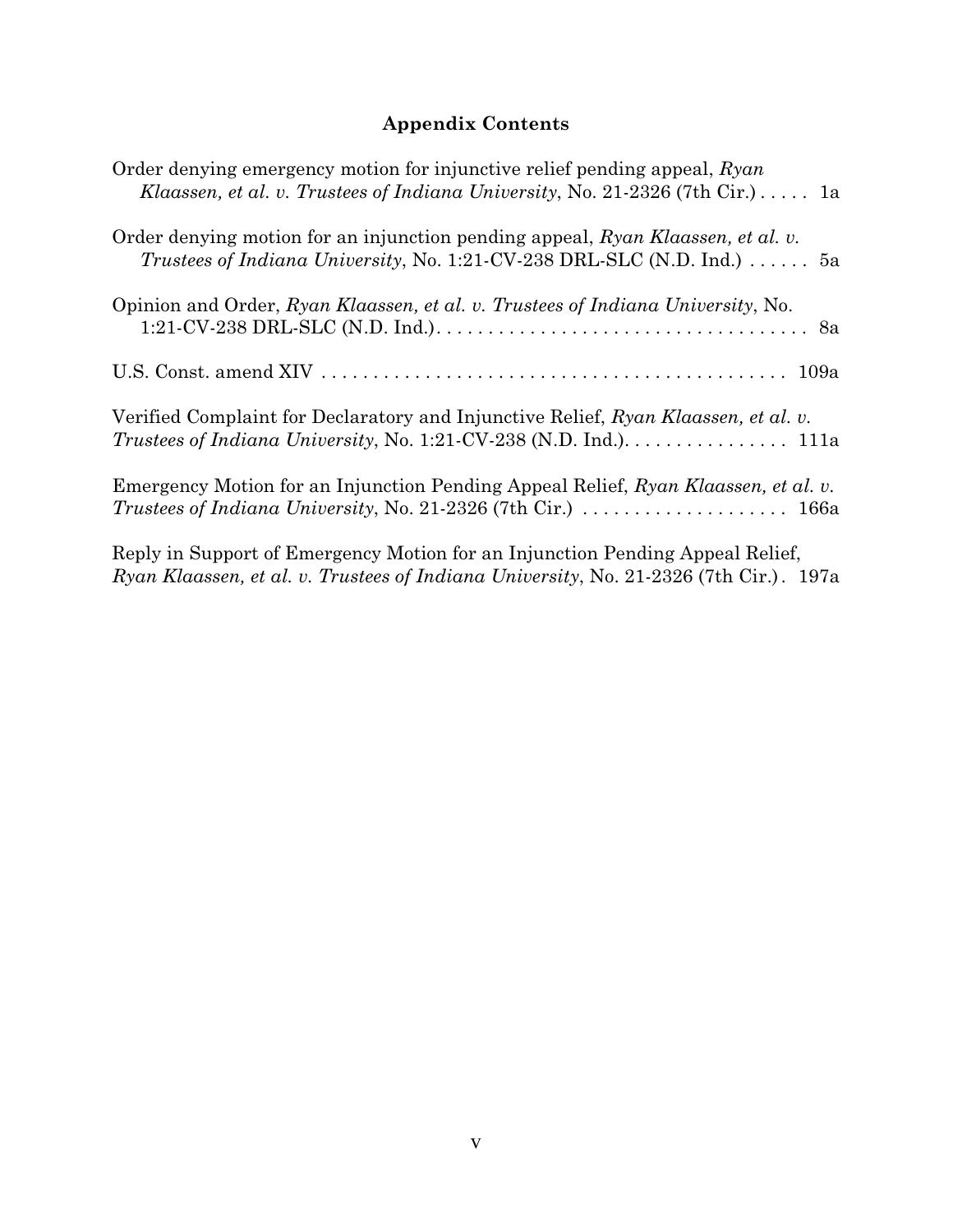# **Table of Authorities**

| <b>Cases</b>                                                                                                                        |
|-------------------------------------------------------------------------------------------------------------------------------------|
|                                                                                                                                     |
| Am. Trucking Associations, Inc. v. Gray, 483 U.S. 1306 (1987). 11                                                                   |
|                                                                                                                                     |
| Calvary Chapel Dayton Valley v. Sisolak, 140 S. Ct. 2603 (2020) $\dots \dots \dots$ 19, 26                                          |
| Church of Lukumi Babalu Aye v. City of Hialeah, 508 U.S. 520 (1993)  29                                                             |
|                                                                                                                                     |
| Cruzan by Cruzan v. Dir., Missouri Dep't of Health, 497 U.S. 261 (1990). . 20, 21, 22                                               |
| Griswold v. Connecticut, 381 U.S. 479 (1965) $\ldots \ldots \ldots \ldots \ldots \ldots \ldots \ldots \ldots$ 20                    |
|                                                                                                                                     |
|                                                                                                                                     |
| Koontz v. St. Johns River Water Mgmt. Dist., 570 U.S. 595 (2013) $\ldots \ldots \ldots$ 14                                          |
| Little Sisters of the Poor Home for the Aged, Denver, Colorado v. Sebelius, 571 U.S.                                                |
| Lux v. Rodrigues, 561 U.S. 1306 (2010) $\ldots \ldots \ldots \ldots \ldots \ldots \ldots \ldots \ldots \ldots \ldots \ldots \ldots$ |
| $McCut chosen$ v. Federal Election Commission, 572 U.S. 185 (2014)<br>23                                                            |
|                                                                                                                                     |
| Planned Parenthood of Se. Pennsylvania v. Casey, 505 U.S. 833 (1992) 20                                                             |
|                                                                                                                                     |
|                                                                                                                                     |
|                                                                                                                                     |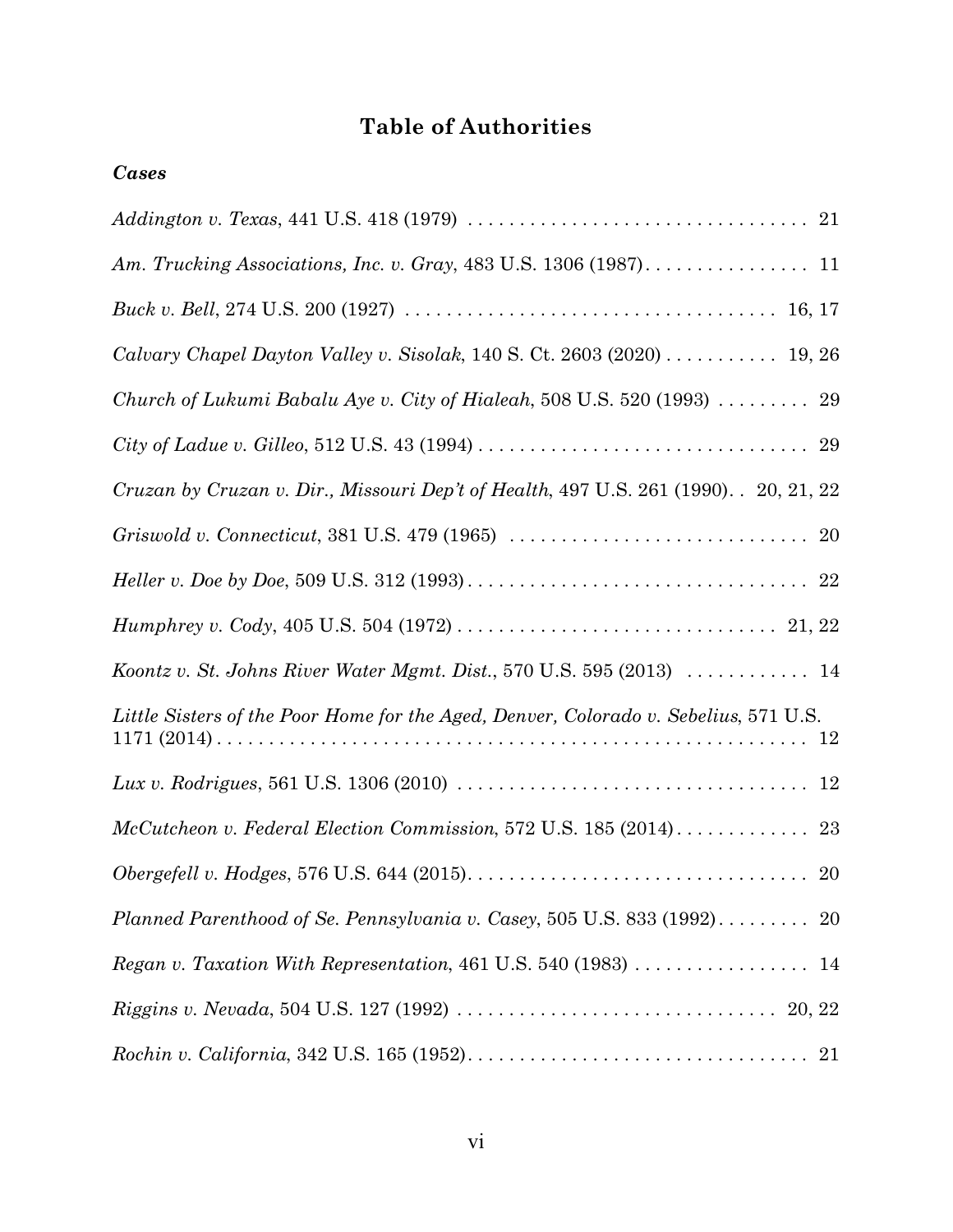| S. Bay United Pentecostal Church v. Newsom, 141 S. Ct. 716 (2021) 25                        |  |
|---------------------------------------------------------------------------------------------|--|
|                                                                                             |  |
|                                                                                             |  |
|                                                                                             |  |
|                                                                                             |  |
|                                                                                             |  |
| Witt v. Department of the Air Force, 527 F.3d 806 (9th Cir. 2008) $\ldots \ldots \ldots$ 24 |  |
| Constitutions Statutes and Dulse                                                            |  |

# *Constitutions, Statutes, and Rules*

# *Other Authorities*

Weiler, *Bodily Integrity: A Substantive Due Process Right to Be Free from Rape by Public Officials*, 34 Calif. West. L. Rev. 591 (1998) . . . . . . . . . . . . . . . . . . . . . . . . . 20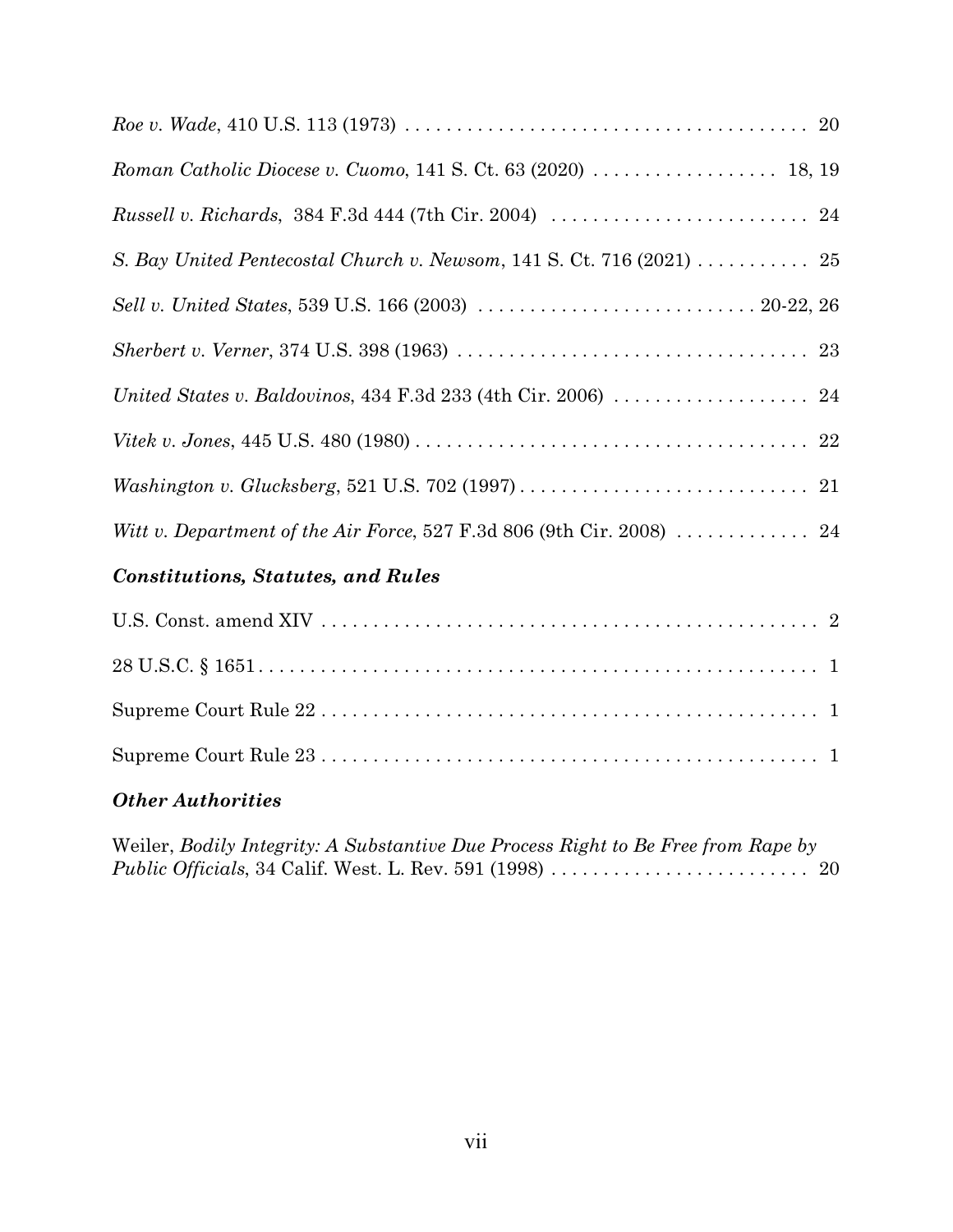# **To the Honorable Amy Coney Barrett, Associate Justice of the Supreme Court and Circuit Justice for the Seventh Circuit:**

Pursuant to Supreme Court Rules 22 and 23, and 28 U.S.C. § 1651, Applicants ("Students") respectfully request a writ of injunction by *Friday, August 13* related to Indiana University ("**IU**") mandating that all students receive a COVID vaccine ("IU's Mandate") in violation of Students' Fourteenth Amendment<sup>1</sup> rights.

 Students thus respectfully request that this Circuit Justice grant the requested relief or refer this application to the Court.

# **Introduction**

Students challenged IU's Mandate requiring students to take COVID vaccinations, despite their objection. Students' refusal is based on legitimate concerns including underlying medical conditions, having natural antibodies, and the risks associated with the vaccine. All students are adults, are entitled to make their own medical treatment decisions, and have a constitutional right to bodily integrity, autonomy, and of medical treatment choice in the context of a vaccination mandate. IU, however, is treating its students as children who cannot be trusted to make mature decisions and has substituted itself for both the student and her attending physician, mandating a choice which is the student's to make, based on her physician's advice.

The only way such rights can be infringed is for IU to justify its override of the student's choice within the boundaries of the U.S. Constitution. The courts below,

 $^{1}$  App. 109a.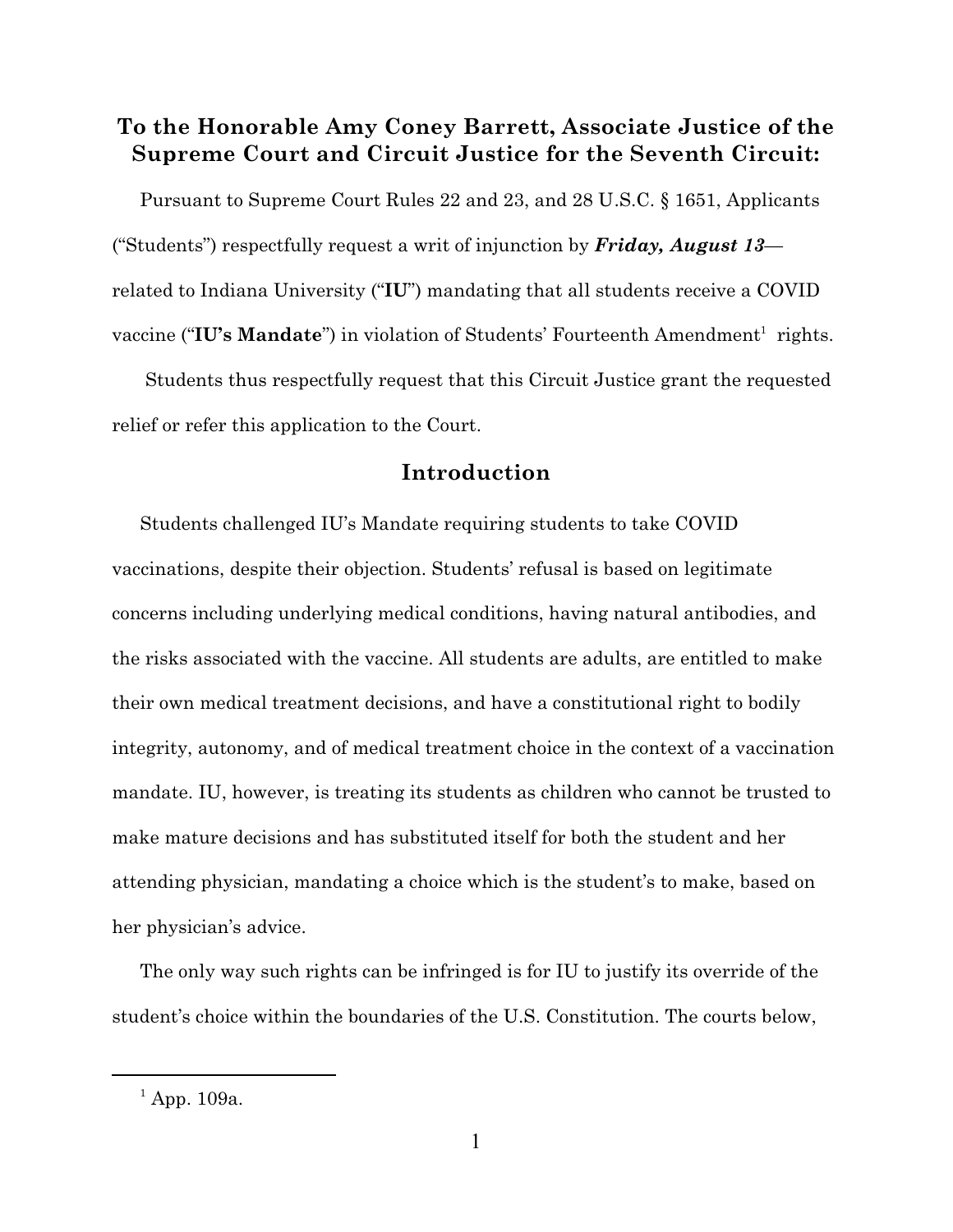however, did not require this, because they erroneously applied rational basis scrutiny instead of the heightened scrutiny appropriate to infringements of the rights at stake here. Under proper heightened scrutiny, IU's Mandate cannot be justified and should be enjoined.

## **Decisions Below**

The district court Opinion and Order denying preliminary injunctive relief to Students is yet unreported but at App. 8a (**Prelim. Inj. Op.**). Its denial of an injunction pending appeal is unreported but at App. 5a (**Dist. Ct. Den. Mot. Inj. Pending Appeal**). The Seventh Circuit's denial of an injunction pending appeal is unreported but at App. 1a (**7th Cir. Den. Mot. Inj. Appeal**).

## **Jurisdiction**

On July 18, 2021, the U.S. District Court for the Northern District of Indiana issued an Order denying preliminary injunctive relief to Students, App. 8a, though holding that Students have standing for their constitutional claim. On July 20, 2021, Students filed their notice of appeal and District Court motion for injunction pending appeal, which was also denied on July 21, 2021, App. 5a. The Seventh Circuit denied Students' motion for an injunction pending appeal on August 2. App. 1a. This Court has jurisdiction over this Application under 28 U.S.C. § 1651(a).

## **Constitutional and Statutory Provisions Involved**

This case involves the Fourteenth Amendment to the U.S. Constitution. App. 109a.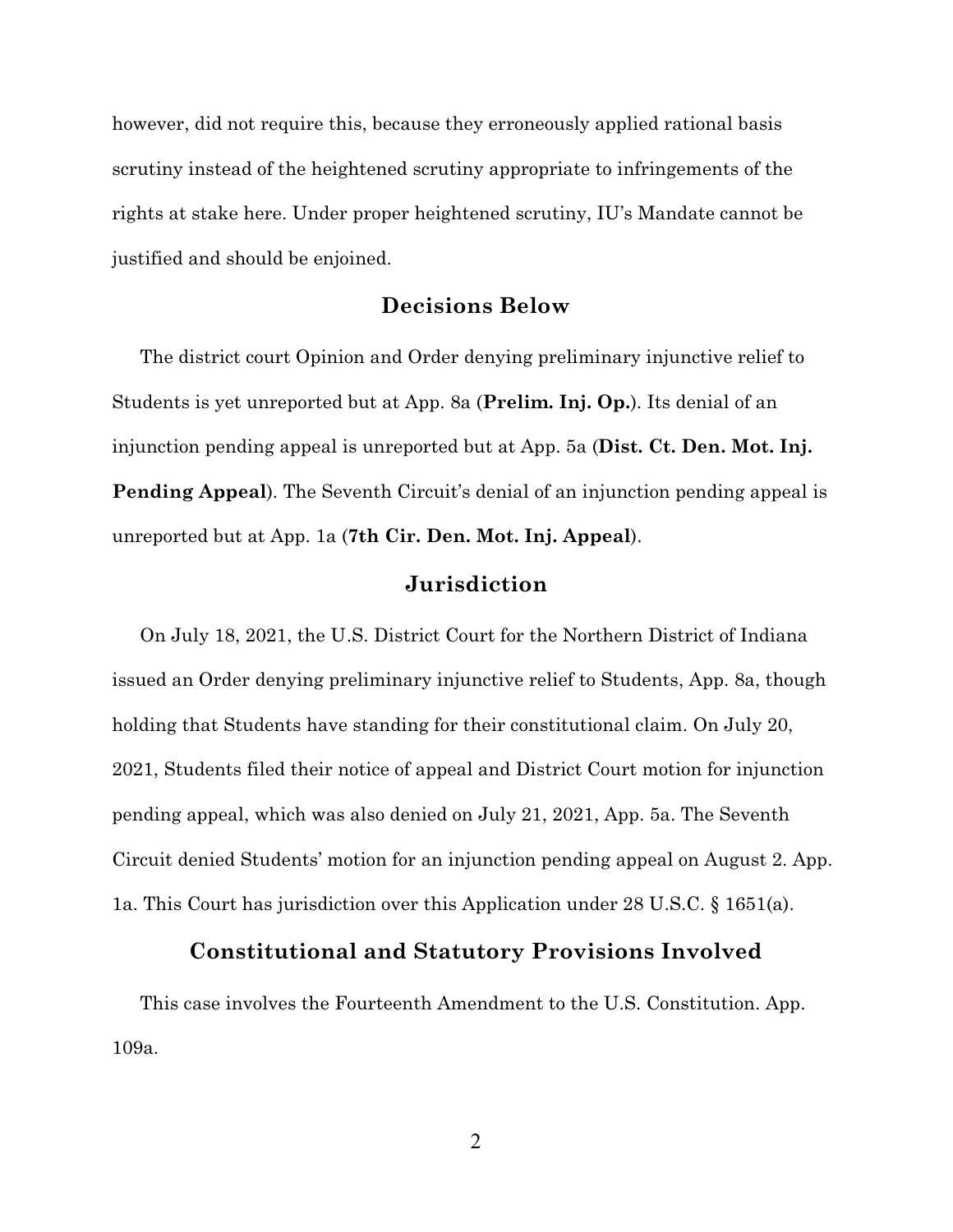# **Factual Background**

#### **A. IU's Mandate**

On May 21, 2021, IU announced that faculty, staff, and students would be required to take a COVID vaccine. Compl., App. 114a, ¶¶17-20, Prelim. Inj. Op., App. 18a-19a. If a student refuses to take the vaccine, IU has promised the student will suffer "strong consequences" which amount to virtual expulsion, including: canceled class registration, terminated IU identification cards, and restrictions from participation in any on-campus activity. Compl., App. 114a, ¶21; *see also* Prelim. Inj. Op., App. 19a.

IU students can apply for an exemption to IU's Mandate under "extremely limited" criteria, which only include a religious exemption, a documented allergy to the vaccine, medical deferrals, and an online-only student exemption.<sup>2</sup> Compl., App. 114a-115a, ¶¶22-24; *see also* Prelim. Inj. Op., App 19a. It does not include an exemption for those with natural immunity, including those who have previously been infected and fully recovered or for many medical contra-indications. Compl., App. 115a, ¶24.

Those who qualify for and are granted an exemption are still subject to additional requirements ("**Extra Requirements**"), including *inter alia* participating in twice a week testing and mandatory face masks in public spaces.<sup>3</sup>

 $2^2$  On or about July 20, 2021, IU added an "ethical exemption" to their website but has given no other information about this new exemption or stated who would qualify.

<sup>&</sup>lt;sup>3</sup> On August 4, 2021, IU announced it would require all IU students, faculty, staff, and visitors to wear masks indoors, regardless of vaccination status.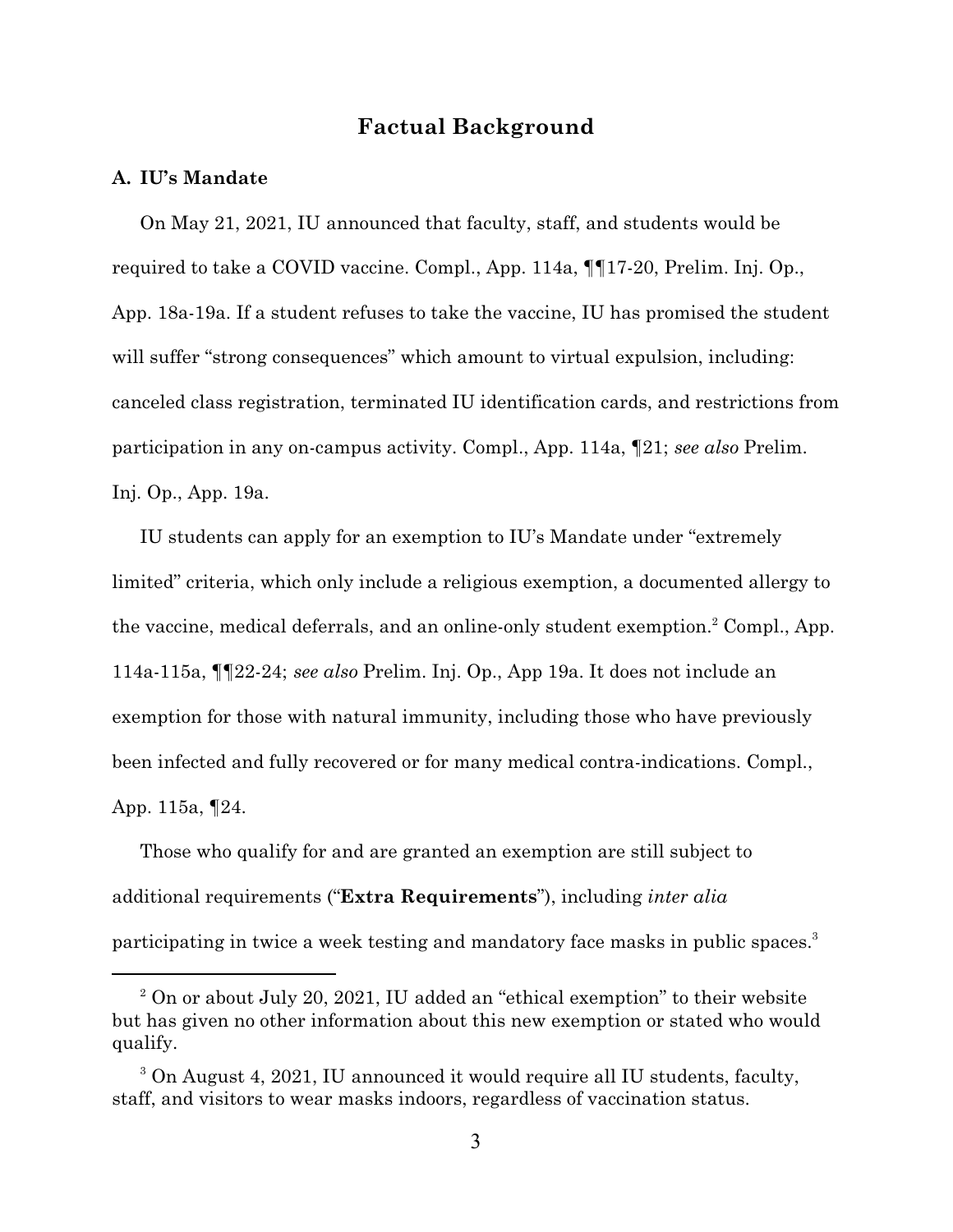Compl., App. 115a-116a, ¶¶28-30; Prelim. Inj. Op., App 20a. IU does not allow for any exemptions from these Extra Requirements. Compl., App. 116a, ¶¶31-32, 197, 199.

#### **B. The Context Surrounding IU's Mandate**

#### **1. IU's Mandate Is Contrary to FDA Emergency Use Authorization.**

Currently, all three publicly-available COVID vaccines have only "Emergency

Use Authorization" ("**EUA**") status, and have not received full FDA approval.

Compl., App. 118a-119a, ¶¶44-47; Prelim. Inj. Op., App. 22a-28a. A vaccine

authorized under EUA requires complete, informed, and voluntary consent. Compl.,

App. 119a-120a, ¶¶48-51; Prelim. Inj. Op., App. 59a-61a. Indeed, as a condition of

authorization under the Emergency Use Authorization provisions, the Secretary is

required:

to ensure that individuals to whom the product is administered are informed—

- (I) that the Secretary has authorized the emergency use of the product;
- (II) of the significant known and potential benefits and risks of such use, and of the extent to which such benefits and risks are unknown; and
- (III) of the option to accept or refuse administration of the product, of the consequences, if any, of refusing administration of the product, and of the alternatives to the product that are available and of their benefits and risks.

21 U.S.C.A. § 360bbb-3(e)(1)(A)(ii)(I)-(III) (emphases added).

Here, the risk of serious morbidity and mortality from COVID for those under 30 is virtually zero. *See infra* p. 8-9*.* To Students, the known and unknown risks associated with COVID vaccines, particularly in their age group, outweigh the risks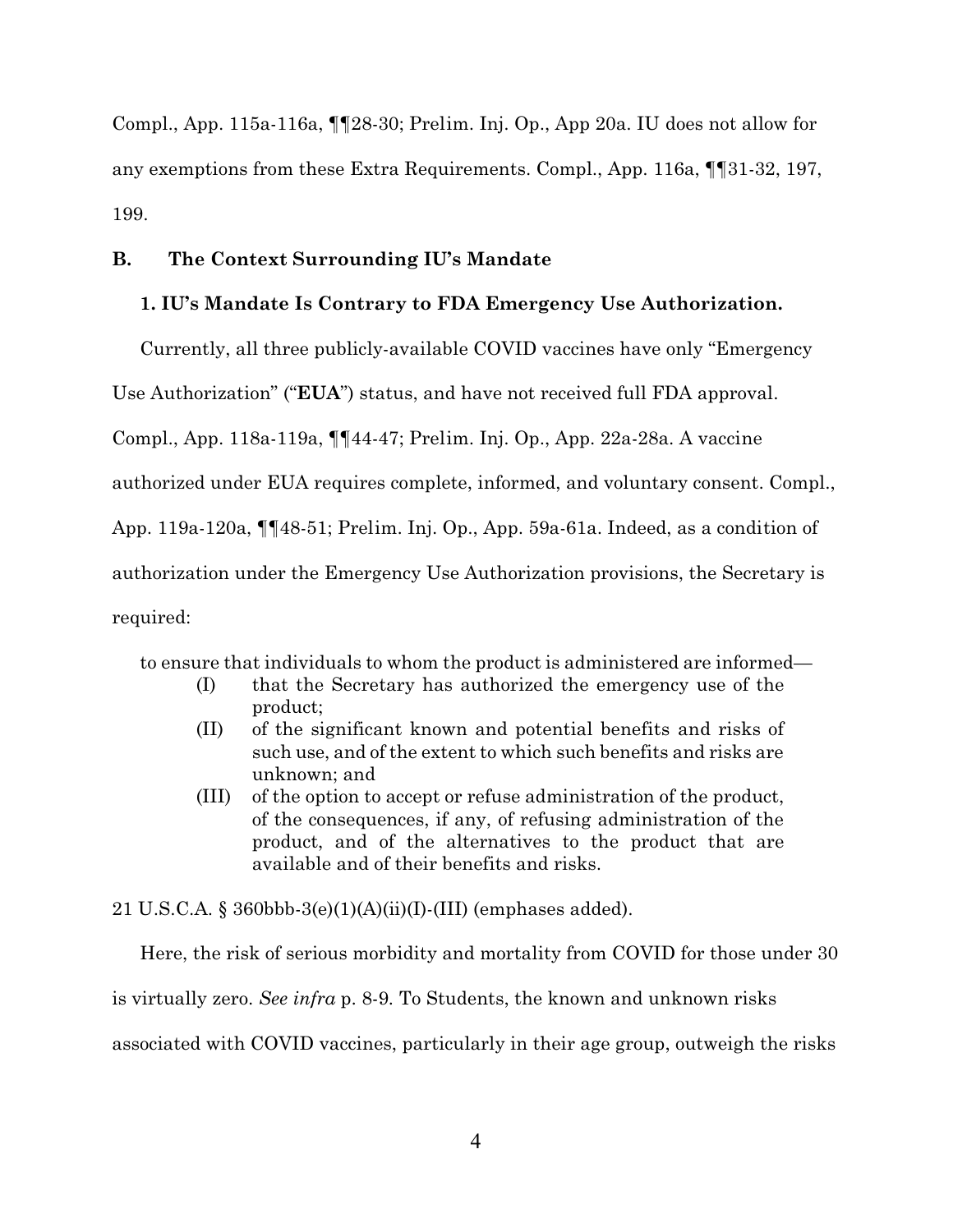to that population from the disease itself, so they do not consent to the vaccine.<sup>4</sup> Despite this, IU Mandates the vaccine for them.

While IU is not a provider and is not directly subject to the informed consent statute, the principle supports voluntary informed medical consent from IU students—not coercion from IU's administration. Accordingly, the same processes should be used, and consents obtained, when suggesting that students take a vaccine that has only been approved for emergency use.

Students believe the required consent is undermined by IU's Mandate and rendered a nullity for them. IU's Mandate is contrary to these principles, processes, and consents. It does not inform students that (1) the vaccines are only authorized for emergency use, (2) that there are "significant known and potential benefits and risks of such use" (or "the extent to which such benefits and risks are unknown") or (3) that students have the "option to accept or refuse administration of the product[.]" 21 U.S.C.A. § 360bbb-3(e)(1)(A)(ii)(I)-(III).

#### **2. IU's Mandate Is Contrary to Modern Medical Ethics.**

IU's Mandate is contrary to the fundamental tenet of medical ethics which require voluntary and informed consent for any procedure, or drug that imposes a medical risk to an individual. "A person may freely choose to accept medical risks for the benefit of others . . . we don't harvest organs without consent, even if doing so would save many lives. Those who make such sacrifices for others must truly be

<sup>&</sup>lt;sup>4</sup> The district court elaborated on the vaccines risks, including those to Students' age group. Prelim. Inj. Op., App. 29a-31a. *See also* p. 9 (discussing vaccine risks).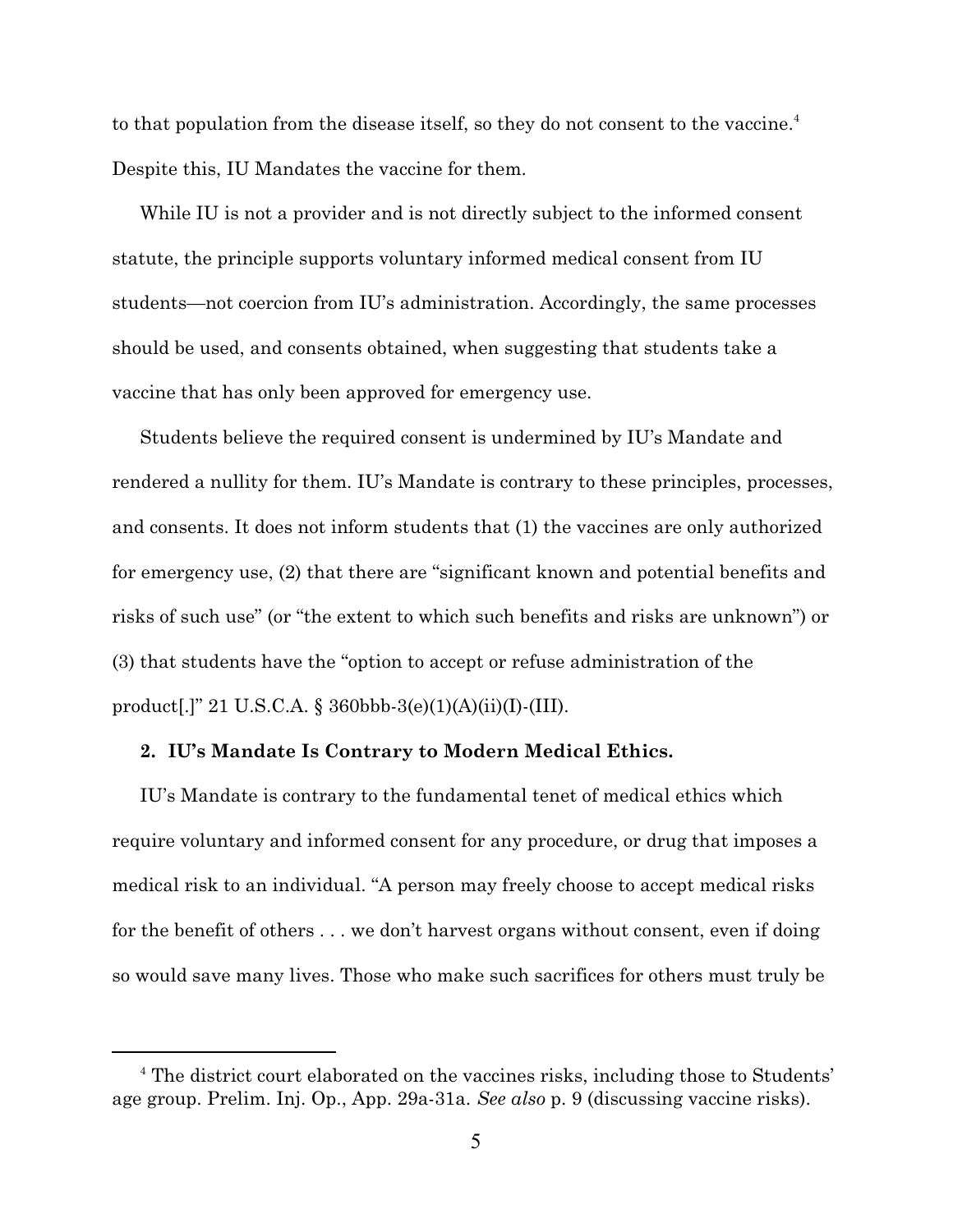volunteers, not conscripts drafted by college administrators."<sup>5</sup>

Here, the risk of serious morbidity and mortality from COVID for those under 30 is close to zero. *See infra* p. 8-9. The known and unknown risks associated with COVID vaccines, particularly in those under 30, outweigh the risks to that population from the disease itself. *Id*. at p. 9. "Protection of others," does not relieve our society from the central canon of medical ethics requiring voluntary and informed consent.

The FDA requirement of voluntary and informed consent is based on medical ethics. However, history is replete with societies which violated this central tenet of medical ethics. In 1932, the United States did not receive voluntary and informed consent from African Americans for a study in conjunction with the Tuskegee Institute on syphilis. The Tuskegee Study intentionally refused to reveal to the participants that they had syphilis, intentionally withheld widely available treatments, like penicillin, from them, and intentionally failed to get their informed consent to participate in the study. Centers for Disease Control and Prevention, *U.S. Public Health Service Syphilis Study at Tuskegee Timeline*,

https://www.cdc.gov/tuskegee/timeline.htm.

Of course, the historical example of the Tuskegee Study differs from IU's Mandate because IU has no intent to risk harm to its students and they are not conducting a "study." Plaintiffs do not claim otherwise. However, IU's Mandate does

<sup>&</sup>lt;sup>5</sup> Aaron Kheriaty and Gerard V. Bradley, University Vaccine Mandates Violate Medical Ethics, Wall Street Journal (June 14, 2021, 12:47 PM), https://www.wsj.com/articles/university-vaccine-mandates-violate-medical-ethics-11 623689220.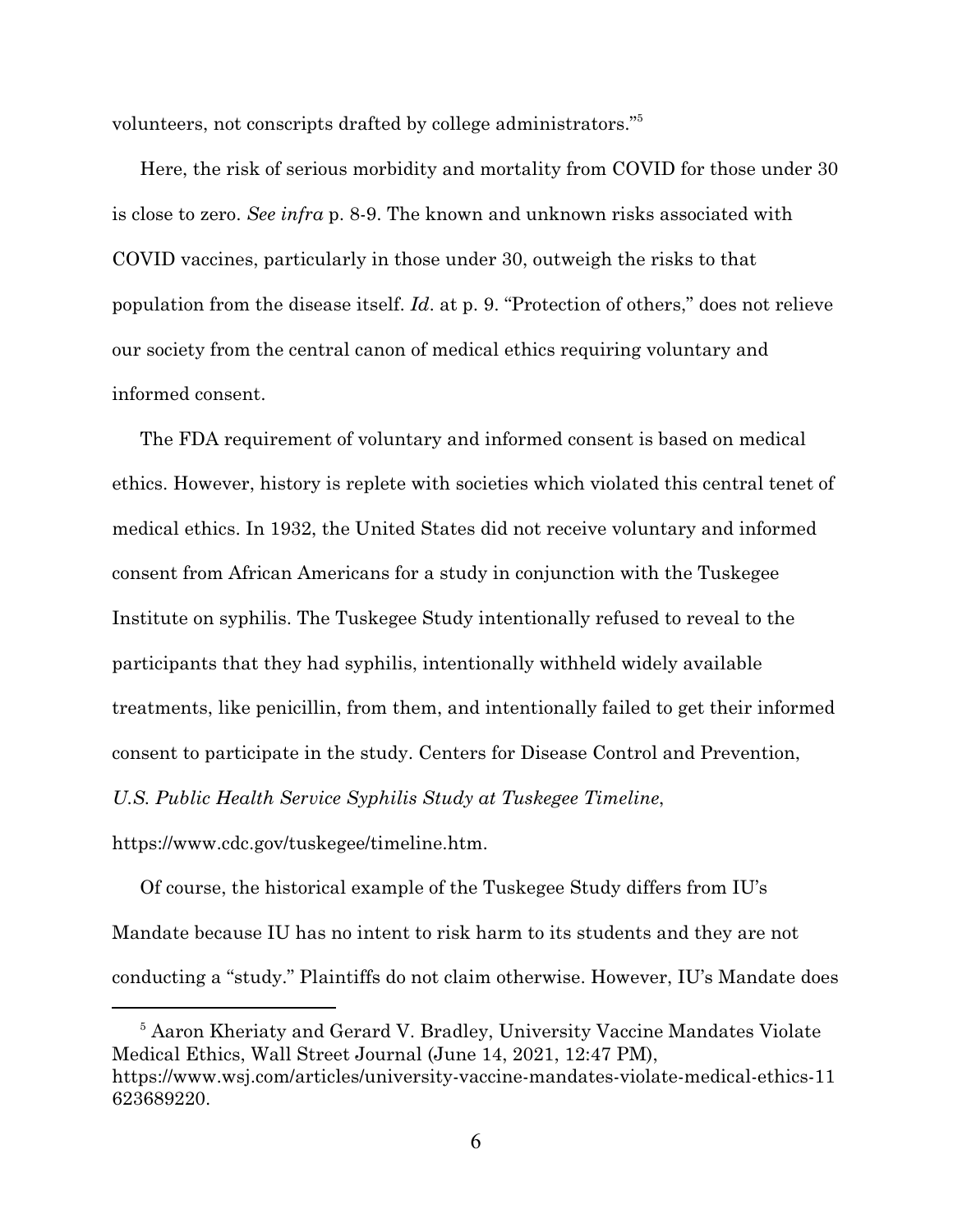not provide for voluntary and informed consent to the taking of the vaccine, a fundamental tenet of medical ethics, which the Tuskegee Institute also failed. Thus, IU's Mandate is contrary to modern medical ethics.

#### **3. IU's Mandate Is Contrary to CDC's Recommendations**.

Currently, the CDC's guidance for unvaccinated people is to wear a mask, social-distance at least six feet apart from other individuals, avoid any sort of crowd whether it be outside or inside, and sanitize often. Compl., App. 124a, ¶¶ 69-71. The CDC suggests that people get vaccinated, but does not recommend that vaccinations be required, making IU's Mandate contrary to CDC recommendations. *Id*.

#### **4. IU's Mandate Is Contrary to Indiana State Requirements.**

Indiana generally follows CDC guidelines. Compl. App. 124a, ¶¶ 74. However, as of June 30, 2021, Indiana has no mask requirement, testing requirement, or vaccination requirement. *See generally* 2021 Ind. Exec. Order 21-17 (June 30, 2021), https://www.in.gov/gov/files/Executive-Order-21-17-Continuation-of-Limited-Health -and-Welfare-Provsions.pdf; 2021 Ind. Exec. Order 21-19 (July 29, 2021), https://www.in.gov/gov/files/Executive-Order-21-19-Continuation-of-Health-Based-P rovisions.pdf. While Indiana encourages citizens to take a COVID vaccine, it has not mandated vaccinations for its citizens, nor its employees. *Id*.

IU's Mandate is thus contrary to Indiana requirements and goes significantly further than any actions of other public universities in Indiana.

#### **5. IU's Mandate Is Contrary to other Indiana Public Universities.**

No other public university in Indiana has issued a vaccination mandate.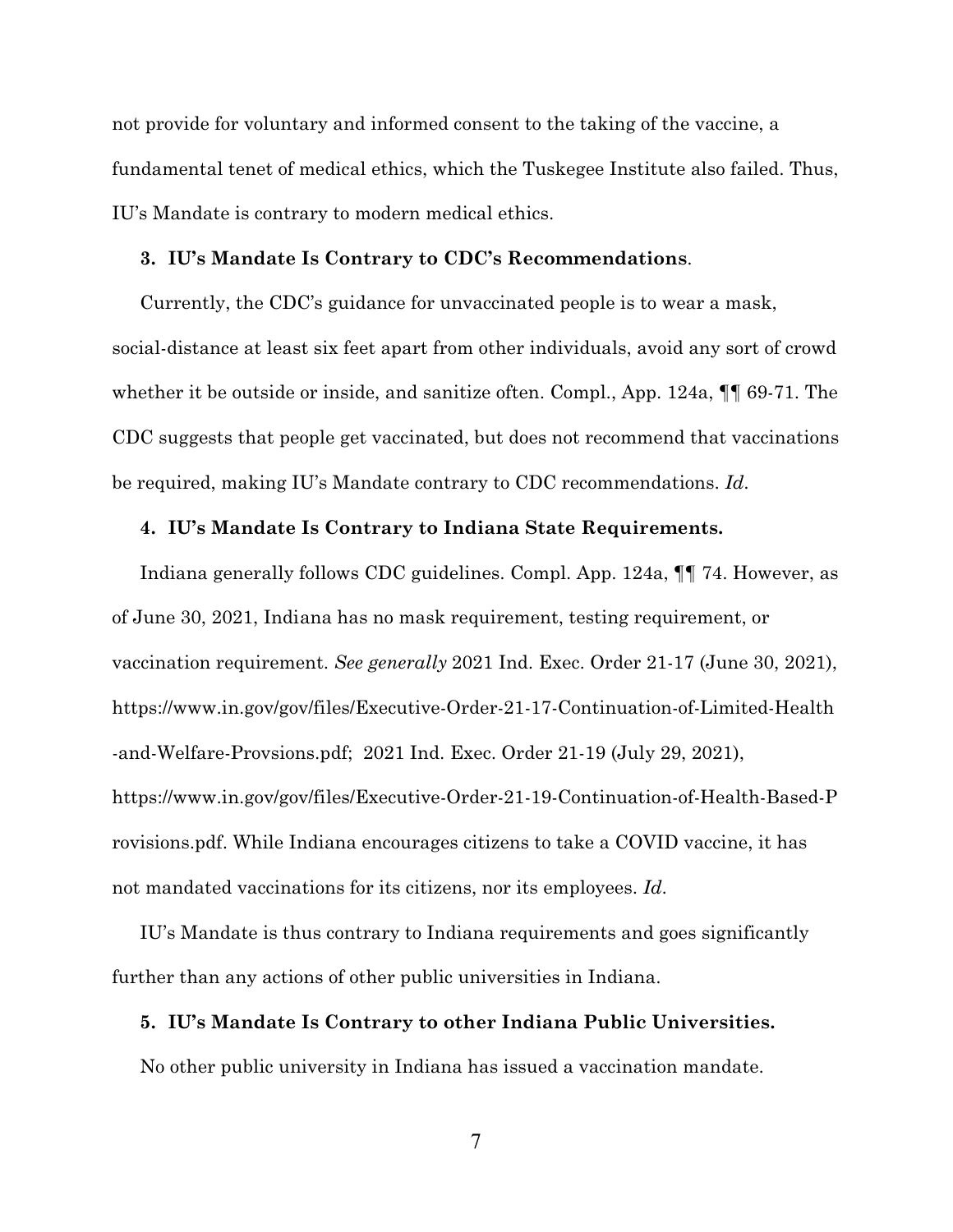### **C. Current Risk to IU Students of COVID Infection and Adverse Outcomes**

#### **1. Current State of the Pandemic**

The COVID pandemic is in the final stage of "recovery" or "preparation". According to the CDC, the preparation phase "is characterized by low pandemic [ ] activity, although outbreaks might continue to occur[.]" Pls.' Mot. Inj. Pending Appeal, App. 187a-188a. During this phase, the primary focus should be to discontinue community mitigation measures. *Id*. 6

The CDC suggests that "[a] pandemic is declared ended when evidence indicates [a transition] to seasonal patterns of transmission." *Id.* This has occurred for COVID. While strains might circulate for years after, a pandemic is still considered "ended" when this transition to seasonal patterns occurs. *Id.* 

Evidence supports that the pandemic is in the CDC's preparation phase. Cases and deaths have significantly decreased since March 2020. *Id*. at 188a.

Accordingly, community mitigation measures should be discontinued.

#### **2. Risk to the College-Age Group from a COVID Infection**

There is little risk of adverse effects of a COVID infection for college and graduate students. As of July 11, 2021, IU had one COVID death case for students over the 18 months of the COVID pandemic. Prelim. Inj. Op., App. 68a.

A study of 100 major universities and colleges indicated that even in the height of the pandemic, there were a mere 17—typically short-term—reported COVID hospitalizations and only one possible COVID death. Compl., App. 135a-136a,

<sup>&</sup>lt;sup>6</sup> Even if it could be argued that we are only in the deceleration phase, IU should still be planning to discontinue mitigation measures. *Id*.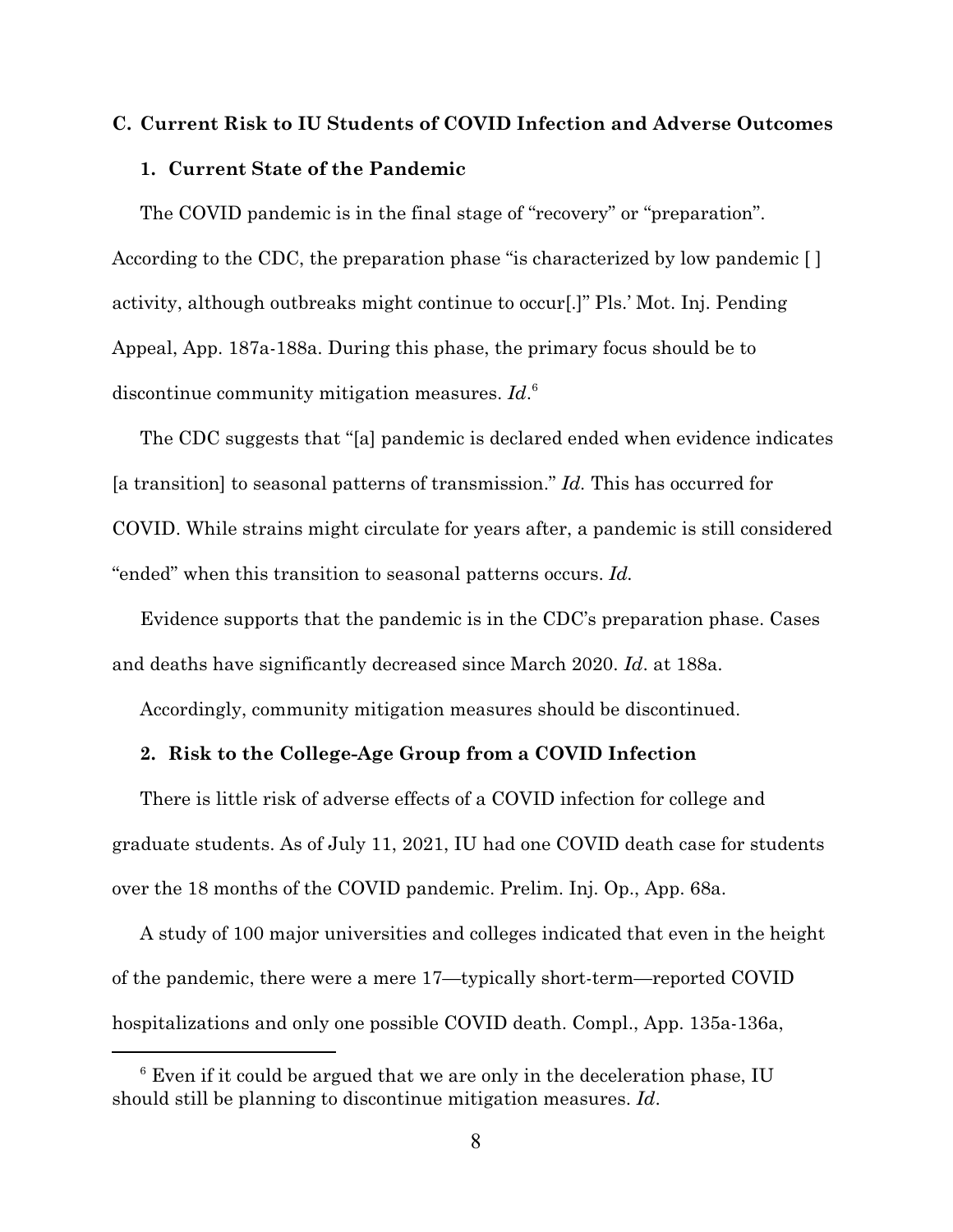¶¶131-135.

Furthermore, the overall risk for this age group of developing serious side effects from COVID is extremely low. The district court agreed that "young adults are less likely to experience serious illness or death from infection." Prelim. Inj. Op., App. 68a. In fact, studies show that there is only a .01% chance of dying from COVID for people ages 20-49. Pls.' Reply Mot. Inj. Pending Appeal, App. 206a.

Indeed, while the case fatality rate (CFR) for COVID is at 1.8%, which is already low, (Pls.' Reply Mot. Inj. Pending Appeal 206a), it plummets to 0.01% when stratified for the college-age group.<sup>7</sup> Even with the Delta variant causing current increases in cases, even among vaccinated individuals, CFR remains extraordinarily low. The latest data from Israel (which has a high vaccination rate) and the UK shows that COVID vaccine effectiveness against Delta coronavirus infection and symptomatic ("mild") disease has decreased from about 95% to 40%, whereas effectiveness against hospitalization and severe disease remains at 80% to  $90\%$ <sup>8</sup>

Accordingly, the risks of COVID to college-age students is extremely low and the risk of death is almost non-existent.

<sup>7</sup> *See*, CDC, *COVID-19 Weekly Cases and Deaths per 100,000 Population by Age, Race/Ethnicity, and Sex* https://covid.cdc.gov/covid-data-tracker/#demographicsovertime.

<sup>8</sup> *See* Swiss Policy Research, *Covid Vaccines: The Good, The Bad, The Ugly* https://swprs.org/covid-vaccines-the-good-the-bad-the-ugly/.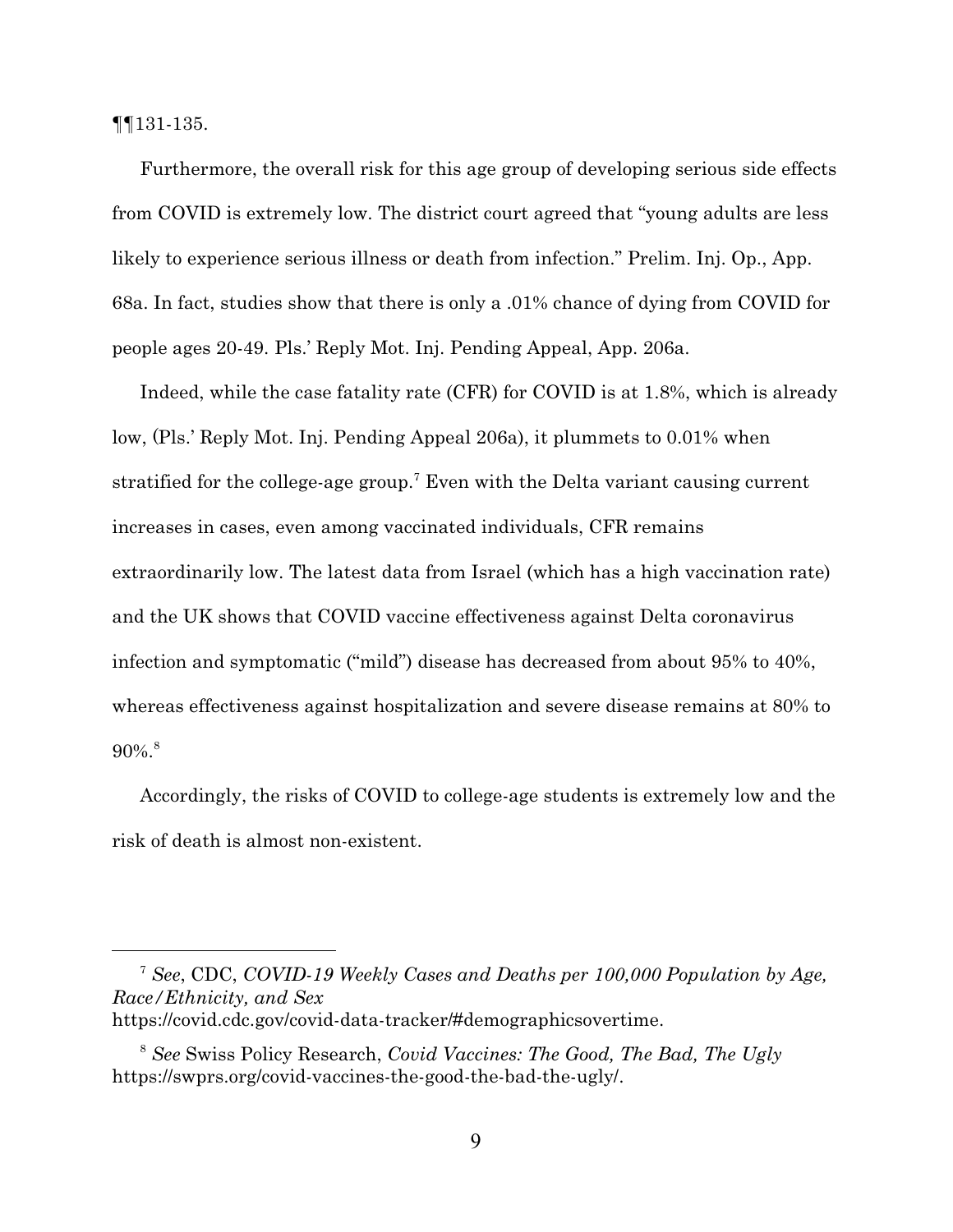### **3. Older People Are at a Much Greater Risk of Adverse Effects of a COVID Infection than Young People, Who Are Subject to the Mandate.**

IU's Mandate requires the younger population to receive the vaccine, but the older population is at the greatest risk for a COVID infection. Older people can be up to 870 times more likely to die from COVID than the student population. Compl., App. 137a, Pls.' Mot. Inj. Pending Appeal, App. 191a.

#### **4. Known Risks of COVID Vaccination for IU Students**

There are emerging trends showing that the vaccine is especially risky for those 18-29, including myocarditis, Bell's Palsy, Pulmonary Embolus, Pulmonary Immunopathology, and severe allergic reaction causing anaphylactic shock. Compl., App. 143a, ¶¶ 154. According to the CDC, 475 cases of pericarditis and myocarditis have been identified in vaccinated citizens aged 30 and younger. Compl., App. 34a, ¶¶ 157.

There is also recent research on the COVID vaccine being dangerous for those who have already had COVID, including higher rates of side effects such as fever, fatigue, myalgia-arthralgia and lymphadenopathy. Compl., App. 146a, ¶¶ 166.

#### **D. Students**

Plaintiffs include eight IU students, ranging from undergraduate studies to masters and doctorate studies. *See* Prelim. Inj. Op., App 10a-12a; *see also* Compl. App., 150a-156a, ¶¶ 180-219. Six students (Klaassen, Carini, Baumgartner, Morris, Crowder, and Policka) have received a religious exemption from IU's Mandate, but all have objections to the Extra Requirements (some for religious reasons and some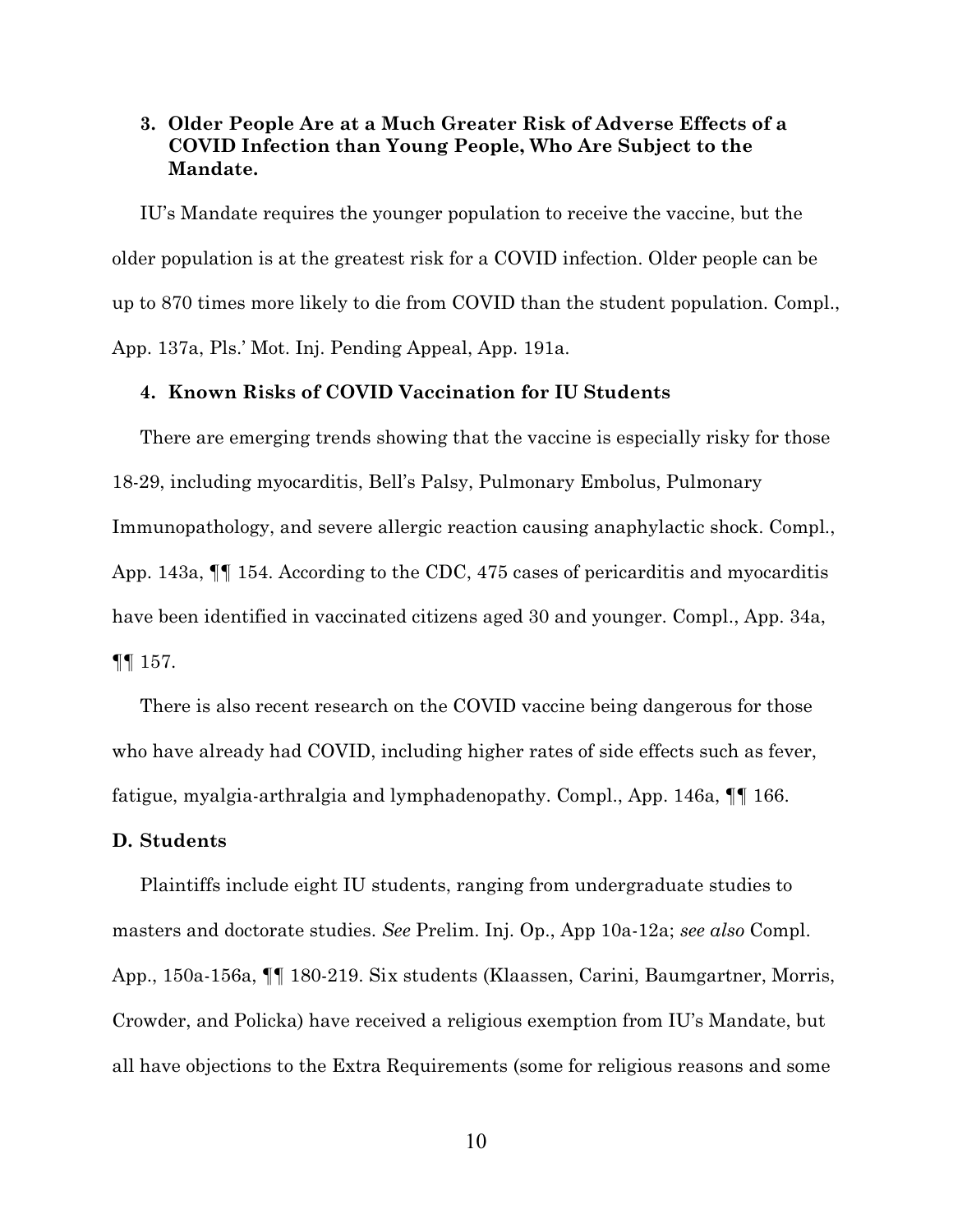for general reasons). *Id*. Two students (Roth and Sperazza) have not received any exemptions. *Id*. Roth has a religious objection to IU's Mandate, but has not sought a religious exemption because it does not provide her with the relief she seeks. *Id*. Sperazza does not qualify for any of the exemptions, based upon IU's written criteria for the same. *Id*. Three of the students (Baumgartner, Carini, and Roth) have specific medical conditions or histories that make it unreasonable and unsafe for them to get the vaccine and, in one case, against their attending physician's advice. *Id*. Nevertheless, they do not qualify for IU's medical exemption as written. *Id*.

# **Procedural Background**

On July 18, 2021, the U.S. District Court for the Northern District of Indiana issued an Order denying preliminary injunctive relief to Students. On July 20, 2021, Students filed their notice of appeal and District Court motion for injunction pending appeal, which was denied on July 21, 2021. The Seventh Circuit denied Students' motion for an injunction pending appeal on August 2, 2021.

## **Reasons for Granting the Application**

Affirmative injunctions may be issued by Circuit Justices "[i]f there is a 'significant possibility' that the Court would" grant certiorari "and reverse, and if there is a likelihood that irreparable injury will result if relief is not granted." *Am. Trucking Associations, Inc. v. Gray*, 483 U.S. 1306, 1308 (1987). As "[a] Circuit Justice's issuance of an injunction 'does not simply suspend judicial alteration of the status quo but grants judicial intervention that has been withheld by lower courts,'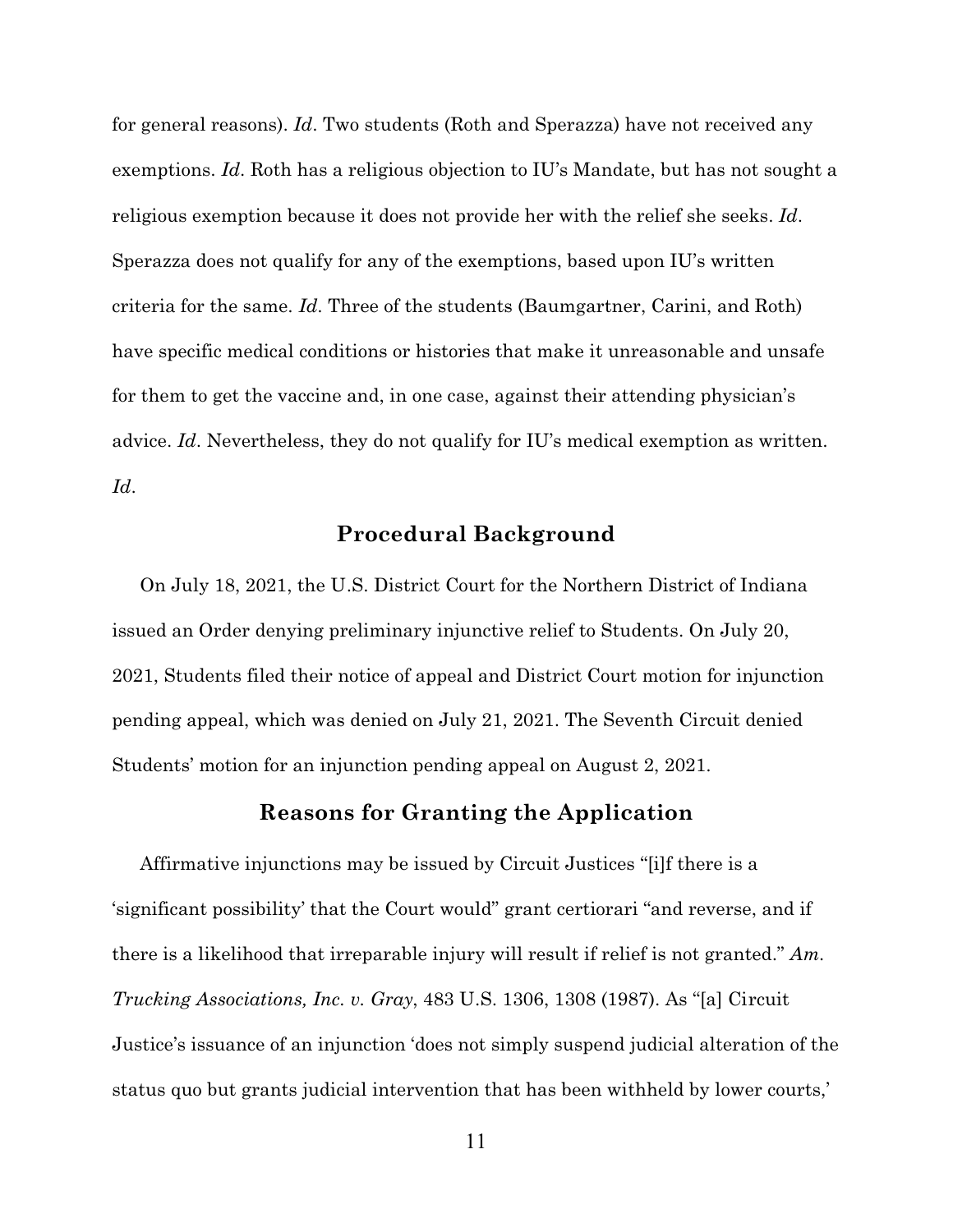it 'demands a significantly higher justification' than that required for a stay." *Lux v. Rodrigues*, 561 U.S. 1306, 1307 (2010) (Roberts, C.J.) (citation omitted). Generally, "[t]o obtain injunctive relief from a Circuit Justice, an applicant must demonstrate that 'the legal rights at issue are 'indisputably clear.''" *Id*. at 1306 (citation omitted). Additionally, the Court may issue injunctions, "based on all the circumstances," without having that "construed as an expression of the Court's views on the merits." *Little Sisters of the Poor Home for the Aged, Denver, Colorado v. Sebelius*, 571 U.S. 1171, 1171 (2014).

The circumstances here are clear—Students are required to comply with IU's Mandate in order to receive a government benefit (matriculating at IU). The substantive due process rights to bodily integrity, autonomy, and medical choice are equally clear. Within this context, Students meet either the *Lux* or *Little Sisters* standard. Students should be granted injunctive relief.

**I.**

## **There Is a "Significant Possibility" this Court Would Grant Certiorari and Reverse Because the Violation of Students' Rights Are "Indisputably Clear."**

This case presents this Court with the opportunity to address important constitutional issues and to provide needed guidance to the lower courts regarding the flood of COVID vaccine mandate-related cases already pending and expected, regarding the historically unique, but now ubiquitous, situation where state officials, as here, claim the authority to compel vaccination based upon precedent that is over a century old, despite this Court's developed jurisprudence regarding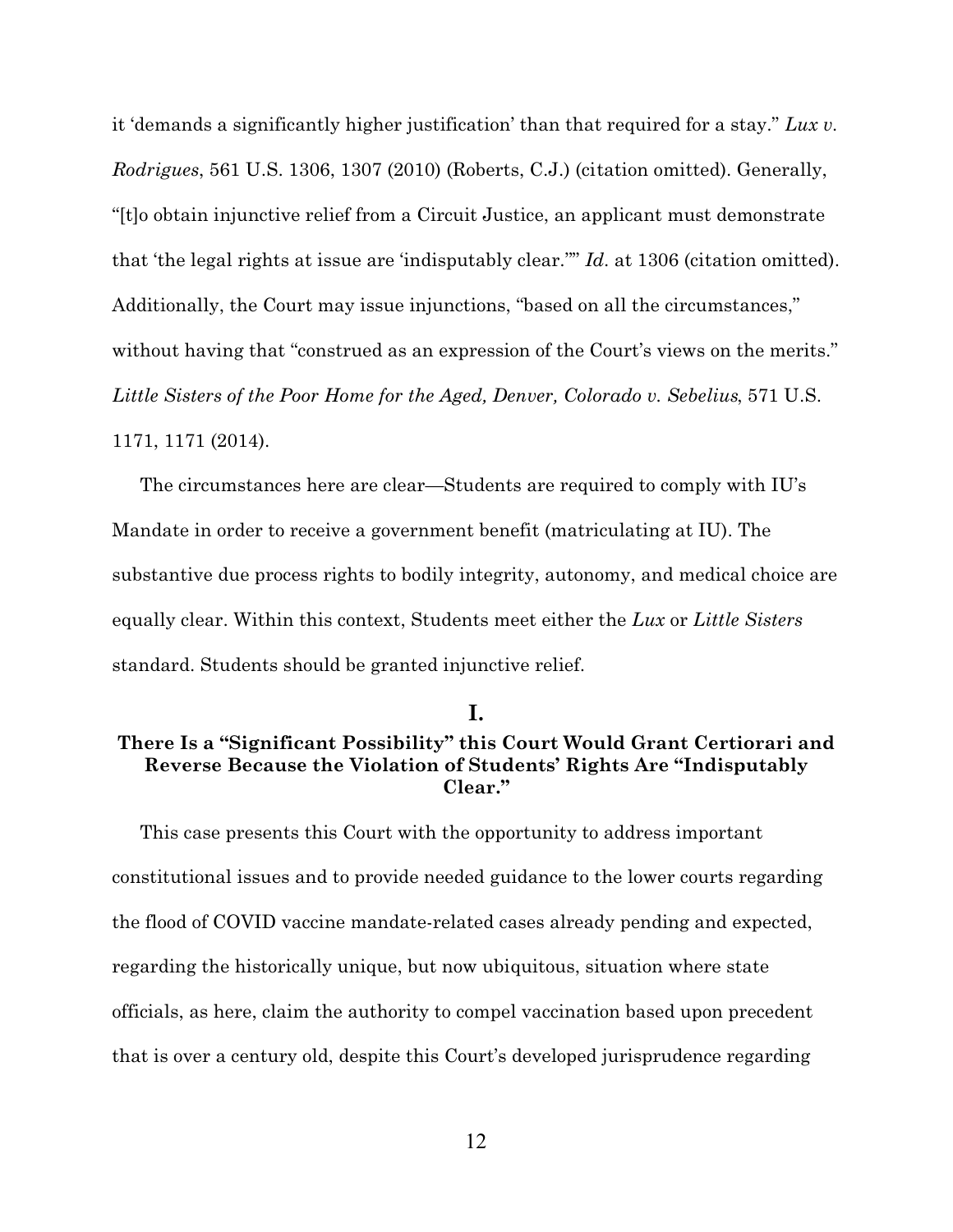substantive due process rights since 1905. This Court has developed doctrines to protect the infringement of fundamental rights of bodily integrity, autonomy, and medical choice, and the scrutiny level that should be applied to these constitutional questions, depending on the context involved. Now this Court has the opportunity to decide in this case whether Students are protected by these doctrines. This is particularly urgent because lower courts are not applying this Court's developed substantive due process doctrine in the context of COVID-related vaccine cases and Students are facing IU's imminent demand that they relinquish their constitutional rights in order to start school this fall. Continued application of the incorrect constitutional standard will leave Students, and other similarly situated litigants, without proper protection of important rights. This Court can provide this needed guidance by granting this motion and by ultimately granting certiorari—it is likely that this Court will do so and reverse the lower courts herein.

As IU's Mandate violates Students' 14th Amendment due process rights of bodily integrity, autonomy, and of medical treatment choice, and since IU cannot prove that the Mandate survives intermediate or strict scrutiny, the violation of these rights is indisputably clear.

#### **A. IU's Mandate Is an Unconstitutional Condition.**

Students allege that IU's Mandate violates Students' fundamental rights of bodily integrity, autonomy, and of medical treatment choice by IU's threat of a "loss of an education," if the student does not comply with its Mandate. Pls.' Mot. Inj. Pending Appeal, App. 186a. While IU argued that Students were arguing for a right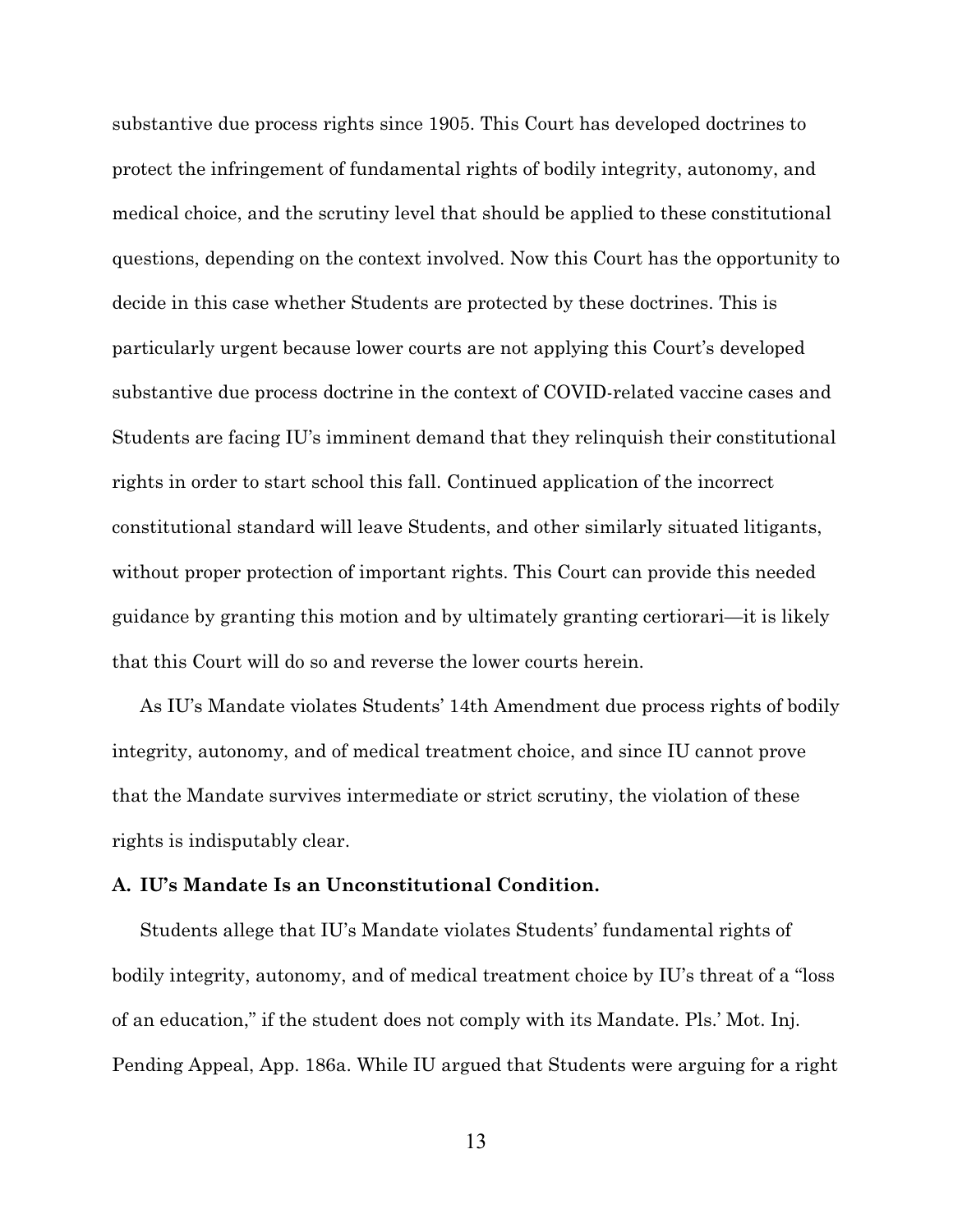to attend college rather than a right to consent to COVID vaccines, the district court below correctly found that the "'unconstitutional conditions doctrine' forbids the university from pulling the rug out from under the students in a roundabout way." Prelim. Inj. Op., App. 55a.

It is well established that "the government may not deny a benefit to a person because he exercises a constitutional right." *Regan v. Taxation With Representation*, 461 U.S. 540, 545 (1983). Here, IU will withhold a benefit, an IU education, if a student exercises her constitutional rights. This principle "vindicates the Constitution's enumerated rights by preventing the government from coercing people into giving them up." *Koontz v. St. Johns River Water Mgmt. Dist.*, 570 U.S. 595, 604 (2013) (collecting cases).

Here, IU is coercing students to give up their rights to bodily integrity, autonomy, and of medical treatment choice in exchange for the discretionary benefit of matriculating at IU. Even if "someone refuses to cede a constitutional right in the face of coercive pressure, the impermissible denial of a governmental benefit is a constitutionally cognizable injury," *id*. at 607, where the U.S. Supreme Court has "often concluded that denials of government benefits were impermissible under the unconstitutional conditions doctrine." *id*. at 606, even where there is "no entitlement to that benefit." *Id*. at 608. This is the situation here.

The Seventh Circuit seems to equate a normal bargained-for exchange in the context of higher education with the state coercing Students to give up their constitutional substantive due process rights by requiring them to take an EUA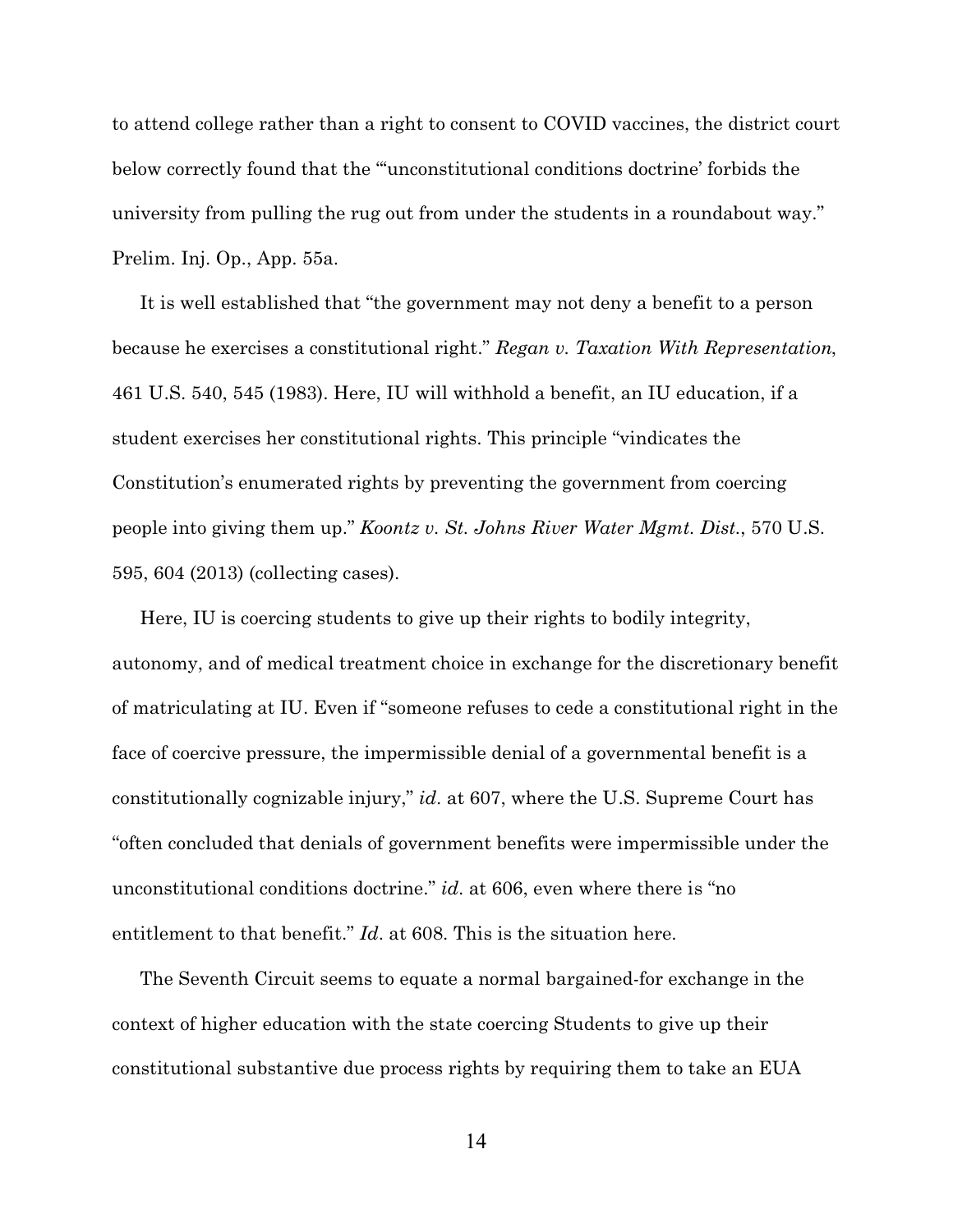vaccine with risks that may very well outweigh the benefits for Students. *See* 7th Cir. Den. Mot. Inj. Pending Appeal, App. 3-4 (finding Students "must part with at least \$11,000 a year" for tuition and must read what a professor assigns). Those examples are false analogies. IU could not expel Students for exercising their First Amendment rights within the framework of the relevant constitutional jurisprudence. Nor can IU demand Students relinquish their rights to bodily integrity, autonomy, and of medical treatment choice outside of the relevant constitutional jurisprudence.

The relevant constitutional jurisprudence here demands heightened scrutiny. Such scrutiny should apply to the review of IU's Mandate because, under modern constitutional jurisprudence, an infringement on now-recognized fundamental rights of bodily integrity, autonomy, and of medical treatment choice exists here by IU's conditional denial of benefits, seeking to coerce IU students into forfeiting their fundamental rights on the threat of virtual expulsion. Under the heightened scrutiny now required, IU's Mandate comprises an unconstitutional condition on Students.

## **B. IU's Mandate Infringes on Substantial Constitutional Rights, Requiring Heightened Scrutiny.**

#### **1.** *Jacobson* **and Post-** *Jacobson* **Constitutional Jurisprudence**

The courts below relied on *Jacobson v. Commonwealth of Massachusetts*, 197 U.S. 11 (1905) for the proposition that IU has plenary power over Students to protect the public against disease, by having nearly *cart blanche* to impose what is necessary to keep other students safe in a congregate setting. 7th Cir. Den. Mot. Inj.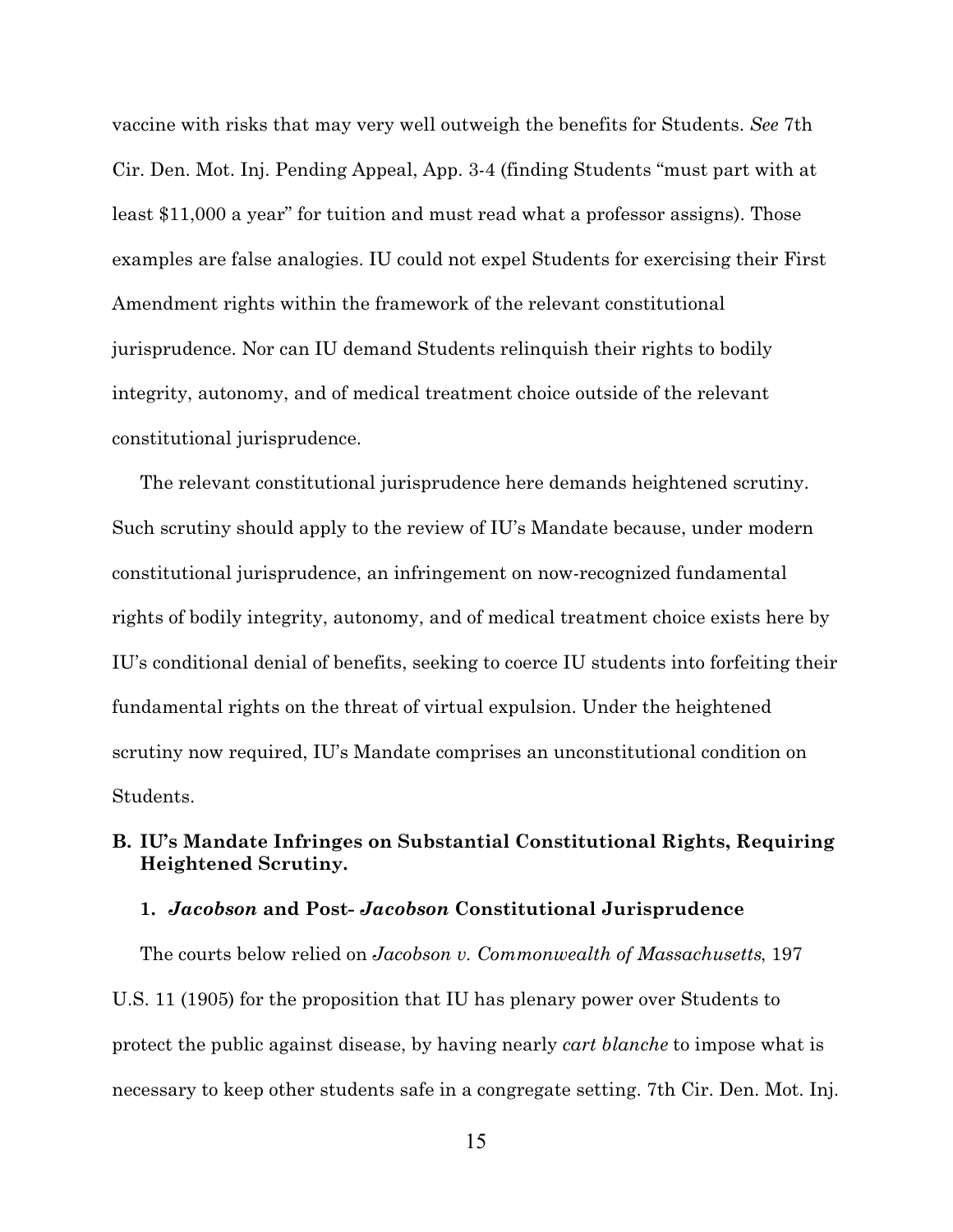Pending Appeal, App. 3a. This plenary power never ends, as IU contends both that "its application does not depend on the existence of a pandemic" and, in any event, "[s]temming the tide of COVID-19 is unquestionably a compelling [governmental] interest," regardless of "the current circumstances of the COVID pandemic[]" Pls.' Reply Mot. Inj. Pending Appeal, App. 198a.

Some language in *Jacobson*, taken out of context, might support such an extreme interpretation. The *Jacobson* Court upheld a state-authorized vaccine requirement imposed on Cambridge residents in response to a smallpox outbreak, unless they fit an exemption, or pay a \$5 fine. Jacobson challenged that the authorizing statute "was in derogation of the rights secured by the 14th Amendment . . . ." 197 U.S. at 12, 14. *Jacobson* held, however, that any individual liberty interest involved may be overridden in such circumstances by "laws for the common good." *Id.* at 26-27. The Court found no error in the trial court's refusal to hear evidence which cast doubt on the efficacy and safety of the vaccine, because "the legislature must be assumed to have known the opposing theories," and "[i]t is *no part of the function* of a court or a jury to determine which one of two modes was likely to be the most effective for the protection of the public against disease." *Id.* at 30 (emphasis added).

This extreme deference to decision-makers and no-evidence/"no . . . function" role of the courts is the plenary authority that IU seeks and what it claims that *Jacobson* requires. This extreme view of *Jacobson* led directly to the infamous decision in *Buck v. Bell*, 274 U.S. 200 (1927), upholding the involuntary sterilization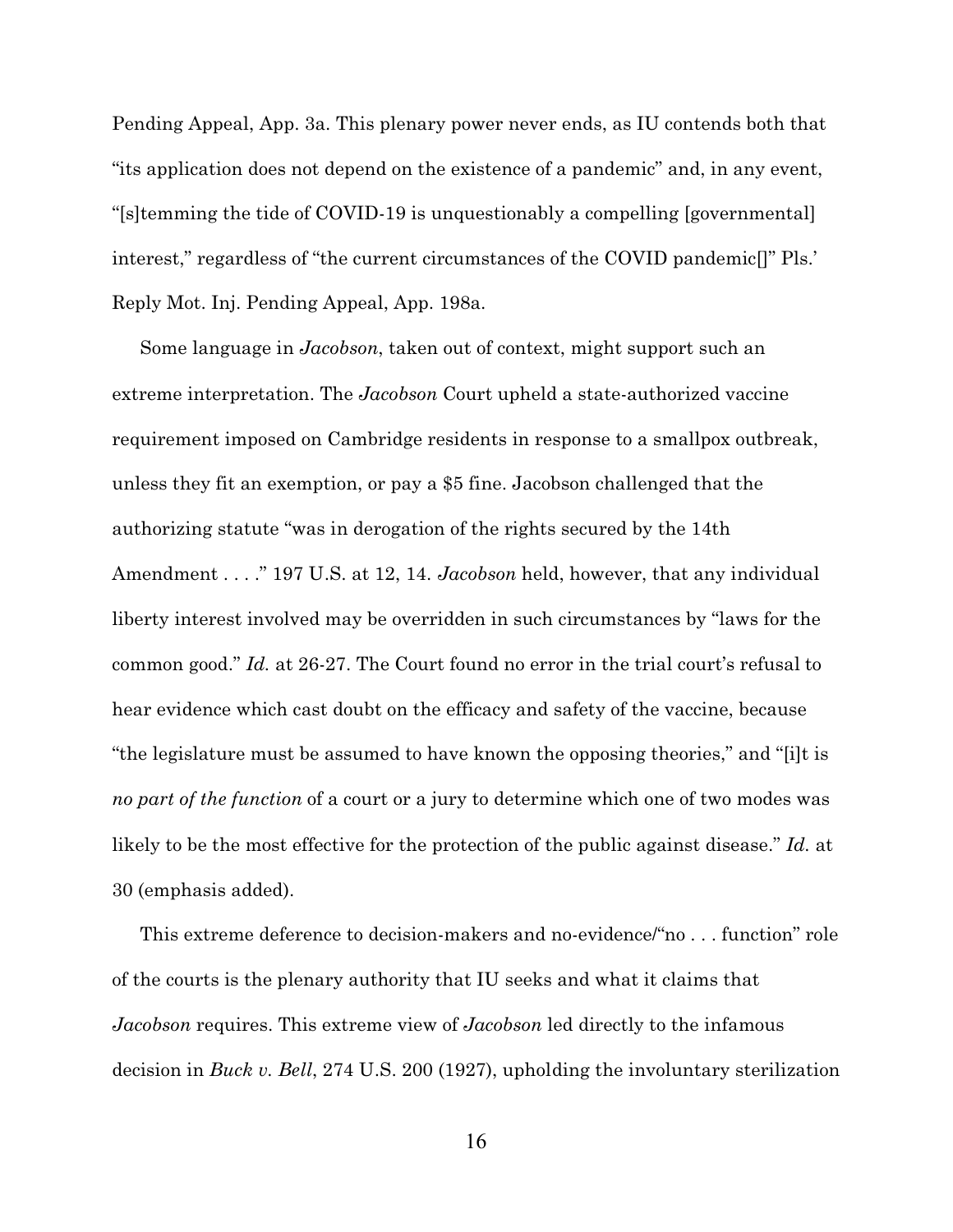of those with mental retardation. The *Buck* Court cited *Jacobson*: "The principle that sustains compulsory vaccination is broad enough to cover cutting the Fallopian tubes. *Jacobson*, 197 U. S. 11. Three generations of imbeciles are enough." 274 U.S. at 207. Not satisfied with their extreme interpretation of *Jacobson*, IU also maintains that *Buck v. Bell* remains good law, *see* Pls.' Reply Mot. Inj. Pending Appeal, App. 199a, demonstrating the scope of the plenary power they claim. However, constitutional jurisprudence has developed since 1905—*Jacobson*'s extreme deference to public health officials does not hold under precedent directly relevant to this issues at stake here.

The district court conferred, and the Seventh Circuit affirmed, the same plenary power over their student's medical treatment decisions that is excised by a prison over its inmates. *See* Prelim. Inj. Op., App. 49a*; Washington v. Harper*, 494 U.S. 210 (1990). In *Harper*, while the Court recognized a prisoner "possesses a significant liberty interest in avoiding the unwanted administration of antipsychotic drugs under the Due Process Clause," "the extent of the prisoner's right . . . must be defined in the context of the inmate's confinement," "where the proper standard is . . . whether the regulation is 'reasonably related to legitimate penological interests.' This is true even when the constitutional right . . . is fundamental, and the State under other circumstances would have been required to satisfy a more rigorous standard of review." *Id.* at 222 (citations omitted). This is the rational basis review the district court employed which results in the plenary power that IU seeks.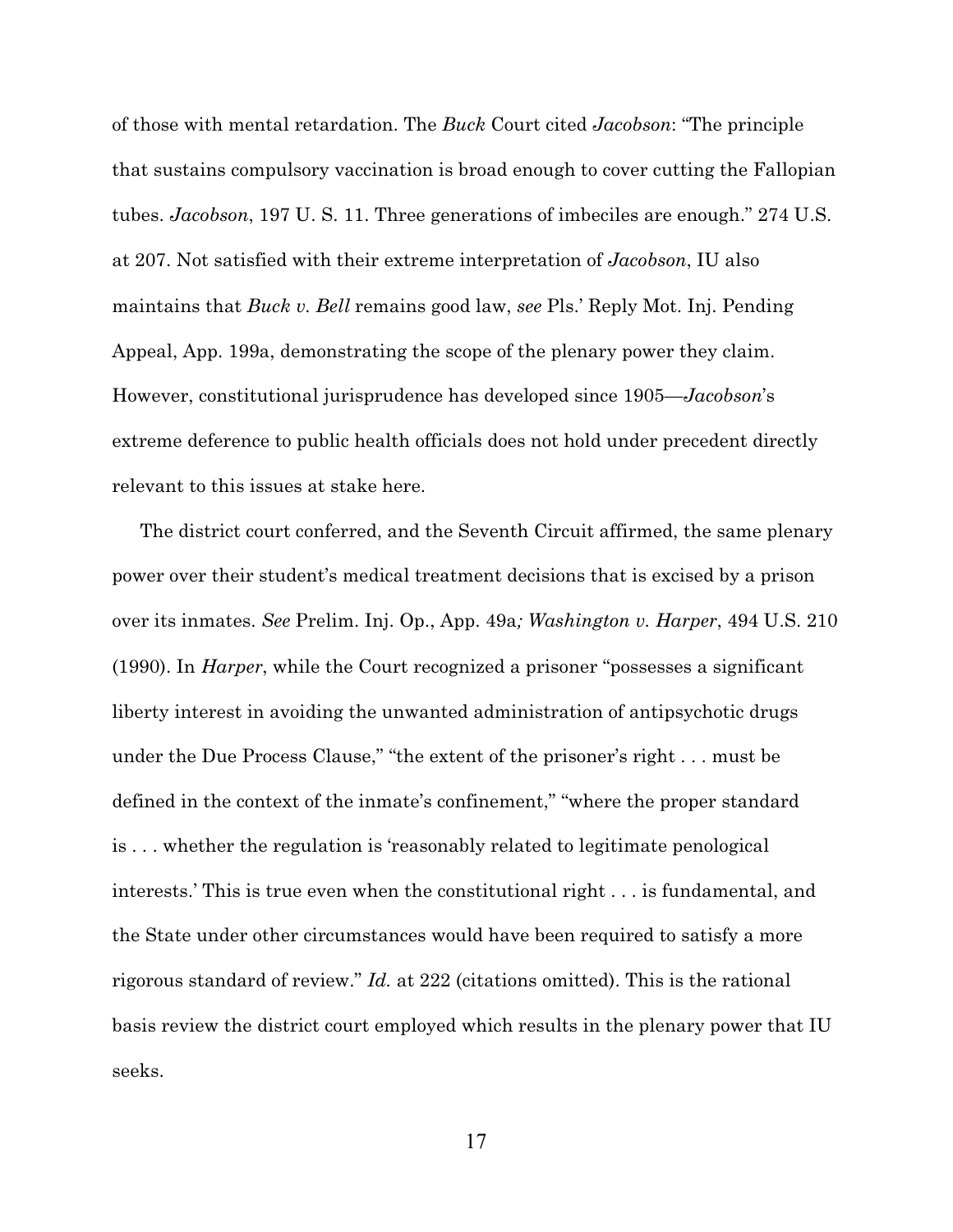This interpretation is not the reasonable one. While unremarkably acknowledging that a local community has the power to protect itself against an epidemic, *Jacobson* recognized that such police powers could be *exercised* to violate the federal constitutional or statutory law, "in . . . an arbitrary, unreasonable manner," or in a way to go "beyond what [i]s reasonably required for the safety of the public." 197 U.S*.* at 28. This left judicial review of the *exercise* of those police powers to subsequent courts.

If violations of constitutional rights occur in exercise of those powers, as here, then, under *Jacobson*, the government needs to show the exercise passes constitutional muster. IU cannot do so here when the proper heightened constitutional scrutiny is applied.

Justice Gorsuch, concurring in *Roman Catholic Diocese v. Cuomo*, agreed and highlighted this sea-change, noting that *Jacobson* was a "modest decision" and not "a towering authority that overshadows the Constitution during a pandemic." 141 S. Ct. 63, 71 (2020). Regarding *Jacobson*'s modest nature, Justice Gorsuch observed that it was over a century old and involved: (1) an old mode of analysis instead of modern rational-basis review; (2) a "bodily-integrity" right emanating from the Fourteenth Amendment that was asserted to "avoid not only the vaccine but *also* the \$5 fine (about \$140 today) *and* the need to show he qualified for an exemption," *id.* at 70 (emphasis in original), and (3) "an imposition on [Jacobson's] claimed right to bodily integrity [that] was avoidable and relatively modest." *Id.* at 71.<sup>9</sup> He

<sup>9</sup> *Cf. Jacobson*, 197 U.S. at 39 ("We now decide only that the statue covers the present case, and that nothing clearly appears that would justify this court in hold-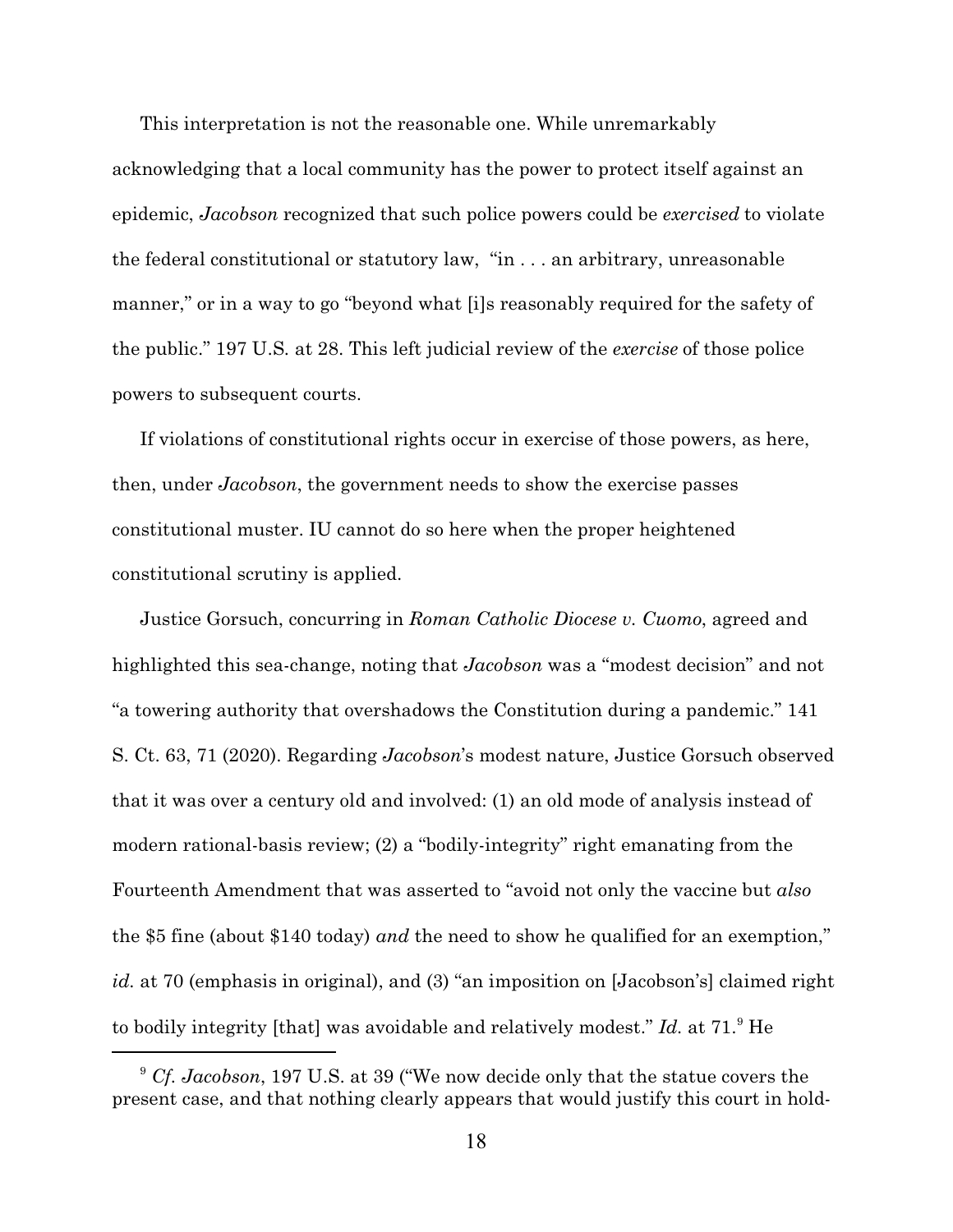further remarked that "no Justice now disputes any of these [three] points," none argued that normal constitutional rules should not apply in a pandemic. Chief Justice Roberts agreed, downplaying an earlier comment in concurrence citing *Jacobson* to the effect that such matters are usually left to the states. *Id.* at 71.

*Roman Catholic Diocese* was preceded by a similar case (church occupancy limits in the pandemic) in *Calvary Chapel Dayton Valley v. Sisolak*, 140 S. Ct. 2603 (2020) (Mem. Op.), where the Court had denied injunctive relief. There Justice Alito dissented, joined by Justices Thomas and Kavanaugh, noting that "at the outset of an emergency, it may be appropriate for courts to tolerate very blunt rules," "[b]ut a public health emergency does not give . . . public officials *carte blanche* to disregard the Constitution as long as the medical problem exists." *Id.* at 2605. Rather, "[a]s more medical and scientific evidence becomes available, and as States have time to craft policies in light of that evidence, courts should expect policies that more carefully account for constitutional rights." *Id.* Which, of course, is the precise situation here.

Justice Alito's dissenting view was essentially adopted by *Roman Catholic Diocese*, meaning that "blunt rules" may be permitted initially, but fine-tuning to actual scientific evidence is then required—requiring an *evidence-focused* inquiry in judicial review. Applying the normally-required, current jurisprudence in that case required the government to justify itself under strict scrutiny, which eschews blunt rules and requires narrow tailoring to the least restrictive means to further a

ing it to be unconstitutional and inoperative in its application to the plaintiff in error.").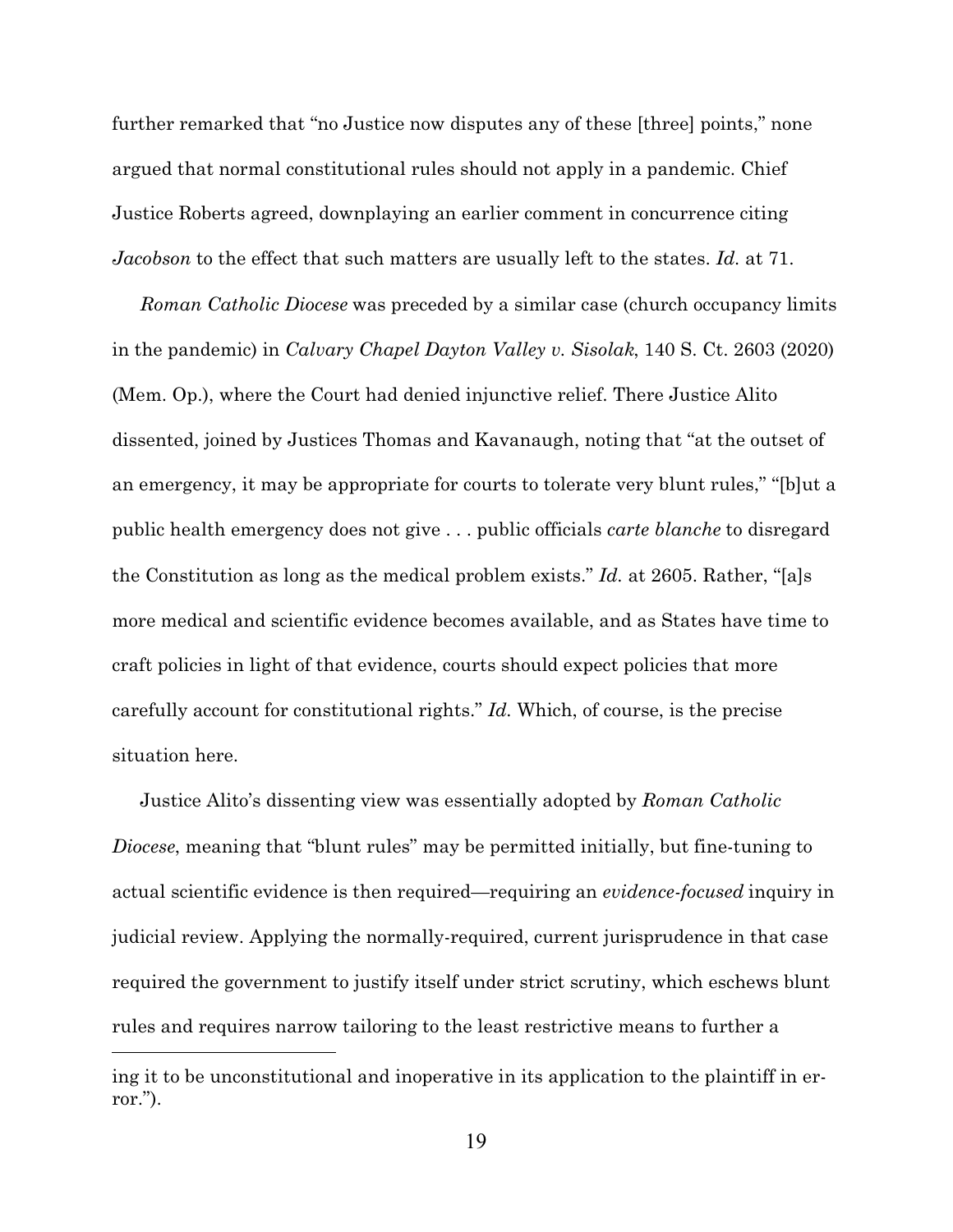compelling interest.

Despite the government's interest in public health during a pandemic, *Roman Catholic Diocese* required *normal* scrutiny levels instead of defaulting to *Jacobson*'s analysis. Thus, the lower courts were bound to analyze the contexts in which heightened scrutiny applies to cases involving bodily integrity, autonomy, and of medical treatment choice.

# **2. Constitutional Jurisprudence Related to Bodily Integrity, Autonomy, and of Medical Treatment Choice**

The Court's recent constitutional jurisprudence gives greater weight to the protection of bodily integrity, autonomy, and of medical treatment choice than it did a century ago.<sup>10</sup> During modern times, the Court has applied heightened scrutiny in two lines of cases regarding the right to bodily integrity and autonomy:

(1) When an important personal choice has been **prohibited** by the government. *See, e.g.*, *Griswold v. Connecticut*, 381 U.S. 479 (1965) (contraception); *Roe v. Wade*, 410 U.S. 113 (1973), modified by *Planned Parenthood of Se. Pennsylvania v. Casey*, 505 U.S. 833 (1992) (abortion), and *Obergefell v. Hodges*, 576 U.S. 644 (2015) (same-sex marriage); or

(2)When an important personal choice has been **mandated** by the government, contrary to the decision of the person. *See, e.g.*, *Cruzan by Cruzan v. Dir., Missouri Dep't of Health*, 497 U.S. 261, 278 (1990) (right to consent to or refuse medical treatment for incompetent person); *Riggins v. Nevada*, 504 U.S. 127, 135 (1992); *Sell v. United States*, 539 U.S. 166, 186 (2003) (pre-trial forced administration of antipsychotic drugs).

The district court failed to recognize this since it limited its analysis in two

<sup>10</sup> *See* Weiler, *Bodily Integrity: A Substantive Due Process Right to Be Free from Rape by Public Officials*, 34 Calif. West. L. Rev. 591, 596-604 (1998) (compilation and analysis of modern bodily integrity and autonomy cases).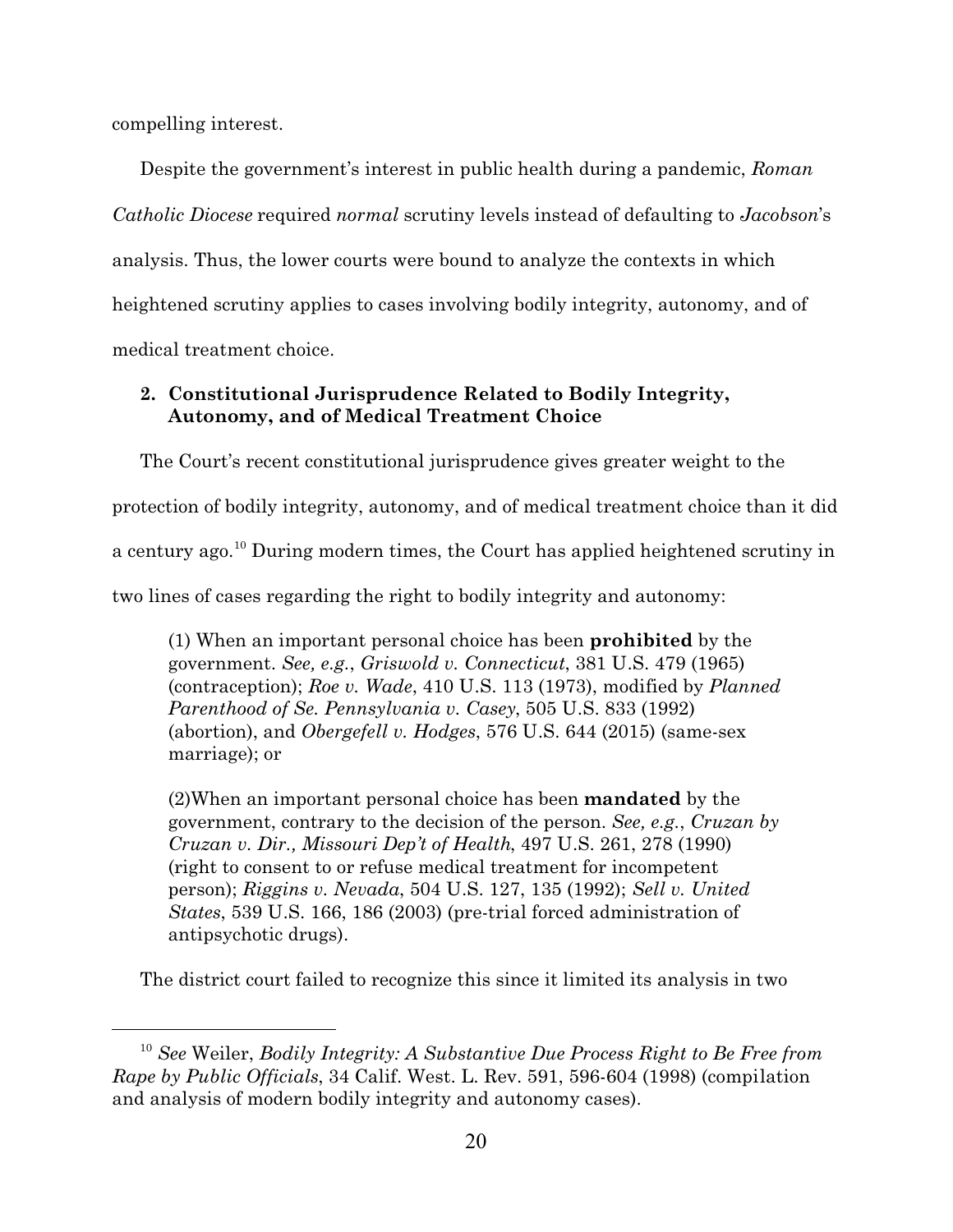ways: (1) by ignoring all of the prohibition cases, except *Glucksberg*, Prelim. Inj. Op. Op., App. 56a-59a, which established fundamental rights to bodily integrity and autonomy in certain important circumstances of personal choice; and (2) by limiting its review of the mandate cases to searching in vain for the magic words "fundamental right." *See id.* at 40a. This Court, however, signals that heightened scrutiny is applied by:

(1) either the description of the right involved (i.e., "fundamental," "significant liberty interest");

(2) the weight of the government interest that is needed to overcome the right (i.e. "essential" or "overriding"); or

(3) the procedural burdens placed on the government when acting to advance its interest (i.e., "clear and convincing evidence" or robust procedural requirements).

*See e.g.*,*Washington v. Glucksberg*, 521 U.S. 702 (1997); *Cruzan*, 497 U.S. 261; *Sell*,

539 U.S. 166. In these instances of heightened scrutiny, the key difference is the shift in the burden of proof to the government, from the Plaintiff, to justify its mandate.

Significant, even compelling, rights of bodily integrity and autonomy and medical treatment choice are infringed here, requiring heightened, even strict scrutiny, that have been recognized since *Jacobson*. Most important are the government mandate cases where a medical treatment decision is overridden by the government. These cases involve: forced "stomach pumping" to obtain evidence of narcotics, *Rochin v. California*, 342 U.S. 165 (1952); involuntary commitment to a mental hospital for treatment, *Humphrey v. Cody*, 405 U.S. 504 (1972); *Addington*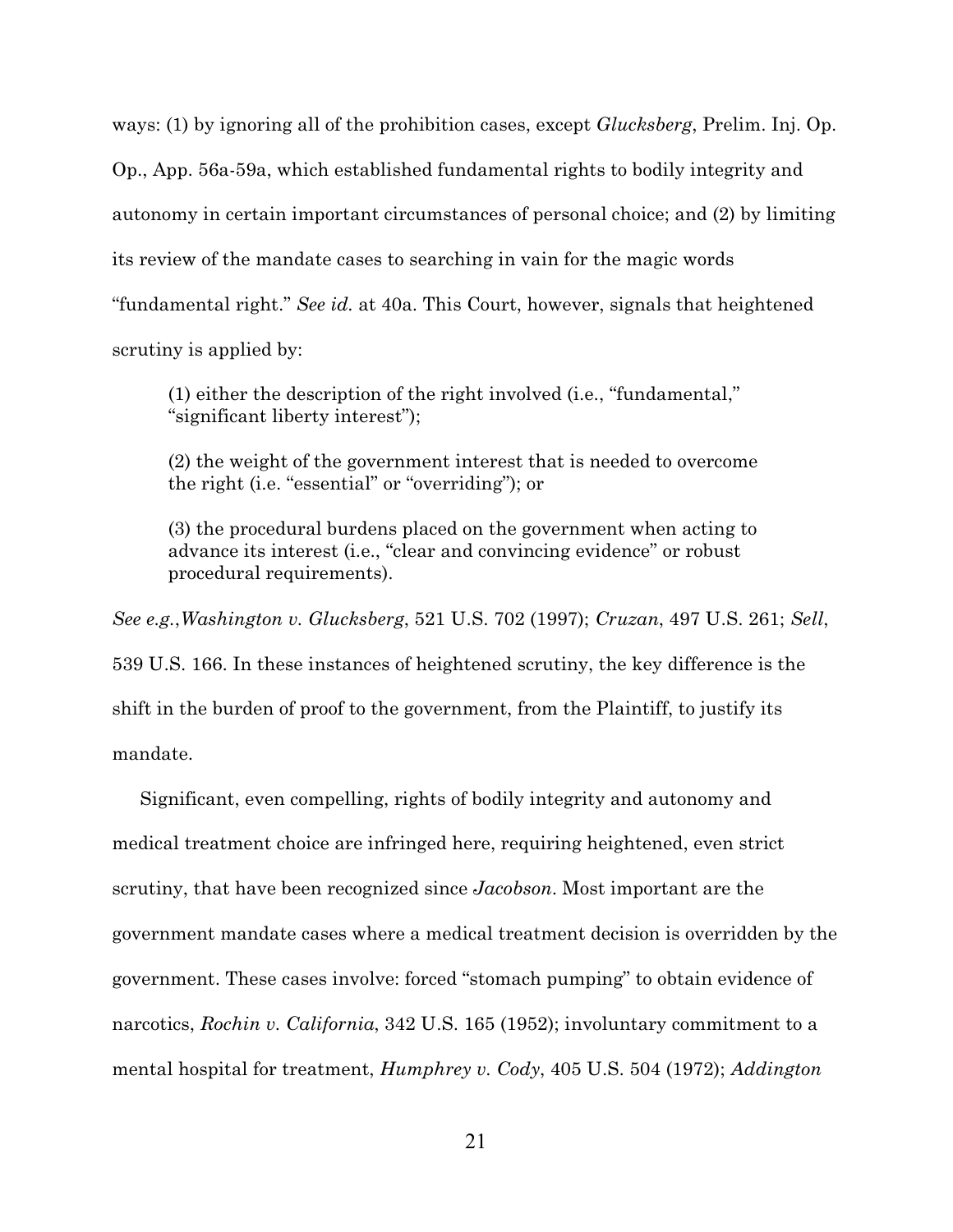*v. Texas*, 441 U.S. 418 (1979); *Vitek v. Jones*, 445 U.S. 480 (1980); medical treatment decisions by incompetent patients, *Cruzan*, 497 U.S. at 278; forced pretrial administration of antipsychotic drugs, *Riggins*, 504 U.S. at 135; *Sell*, 539 U.S. at 186. Each of these cases involve the significant right to refuse medical treatment and the Court required heightened scrutiny to overcome. The district court recognized IU's Mandate could infringe on Students' rights, under the unconstitutional condition doctrine, Prelim. Inj. Op., App. 55a, but incorrectly applied rational basis review. The Seventh Circuit did not recognize the unconstitutional doctrine was applicable here. *See* 7th Cir. Den. Mot. Inj. Pending Appeal 3a-4a.

## **C. Under Heightened Scrutiny, the Burden Shifts to IU to Justify its Mandate Under Strict Scrutiny.**

If rational basis review applies, as the courts below applied here, "the burden is on the one attacking [the regulation] to [negate] every conceivable basis which might support it." *Heller v. Doe by Doe*, 509 U.S. 312, 320 (1993). However, *Griswold*, *Roe*, *Casey*, *Glucksberg*, *Obergefell*, *Cruzan*, *Harper*, *Riggins*, and *Sell<sup>11</sup>* all required the *government*, not the challenger, to prove it meets the heightened standard of review for interference with the individual's right to bodily integrity and autonomy at issue, which the district court fail to require.

Two levels of heightened scrutiny exist—intermediate scrutiny and strict scrutiny. Under intermediate scrutiny, the Court applies a "rigorous standard of

<sup>&</sup>lt;sup>11</sup> The substantive due process requirements for involuntary commitment to a mental hospital for treatment follows the same path. *See Humphrey*, 405 U.S. 504; *Addington*, 441 U.S. 418; *Vitek*, 445 U.S. 480.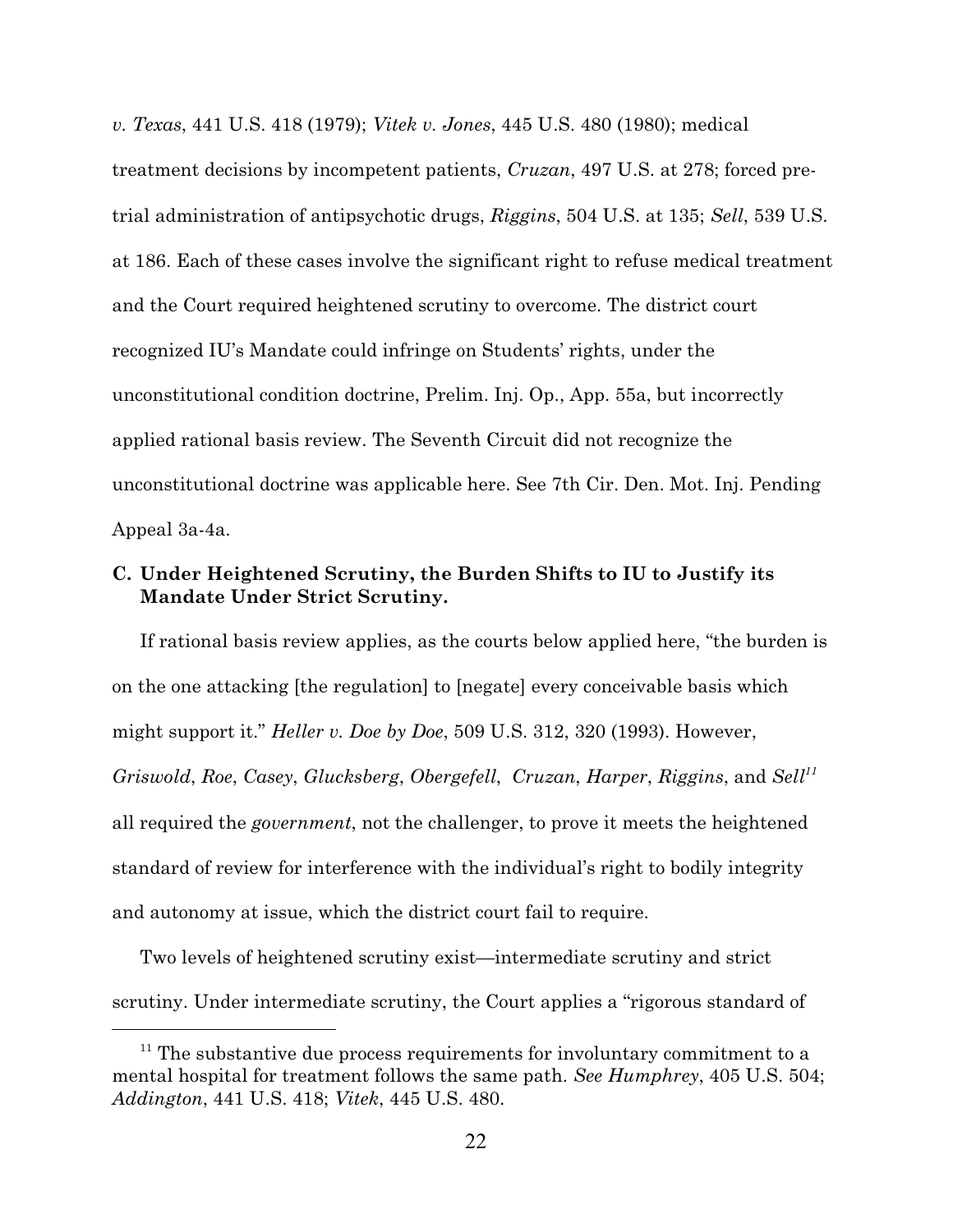review" that requires "the State [to] demonstrate[] a sufficiently important interest and employ[] means closely drawn to avoid unnecessary abridgments of" the right. *McCutcheon v. Federal Election Commission*, 572 U.S. 185, 197 (2014). Under strict scrutiny, the government has the burden of proof to establish the law is necessary to advance a compelling governmental interest by narrowly tailored and least restrictive means. *Sherbert v. Verner*, 374 U.S. 398 (1963). Both levels impose on IU the burden of proof which, critically, the courts below did not require.

*Sell* is the latest and most comprehensive case establishing a strict scrutiny framework for government medical treatment mandates and its analysis should not be dismissed. *See* Pls.' Reply Mot. Inj. Pending Appeal , App. 203a.

Describing the *Sell* test as a strict scrutiny test is fair since it contains all of the essential elements of strict scrutiny, i.e. a protected constitutional right, a sufficiently important state interest to overcome the right, narrow tailoring and less restrictive means, and the requirement that the government must prove it all. *Id.* The *Sell* test is not used within "the penal framework"—Sell was in a mental hospital awaiting trial, not a convicted felon in prison, like *Harper.* That is why *Sell* applied heightened scrutiny, not *Harper*'s rational basis. Surely a medical treatment choice by law-abiding adults, like Students, is entitled to at least the same respect as a medical treatment decision by a person with severe mental illness awaiting trial.

*Sell*'s strict scrutiny test for medical treatment decisions has been applied beyond the narrow confines of involuntary administration of drugs to a mentally ill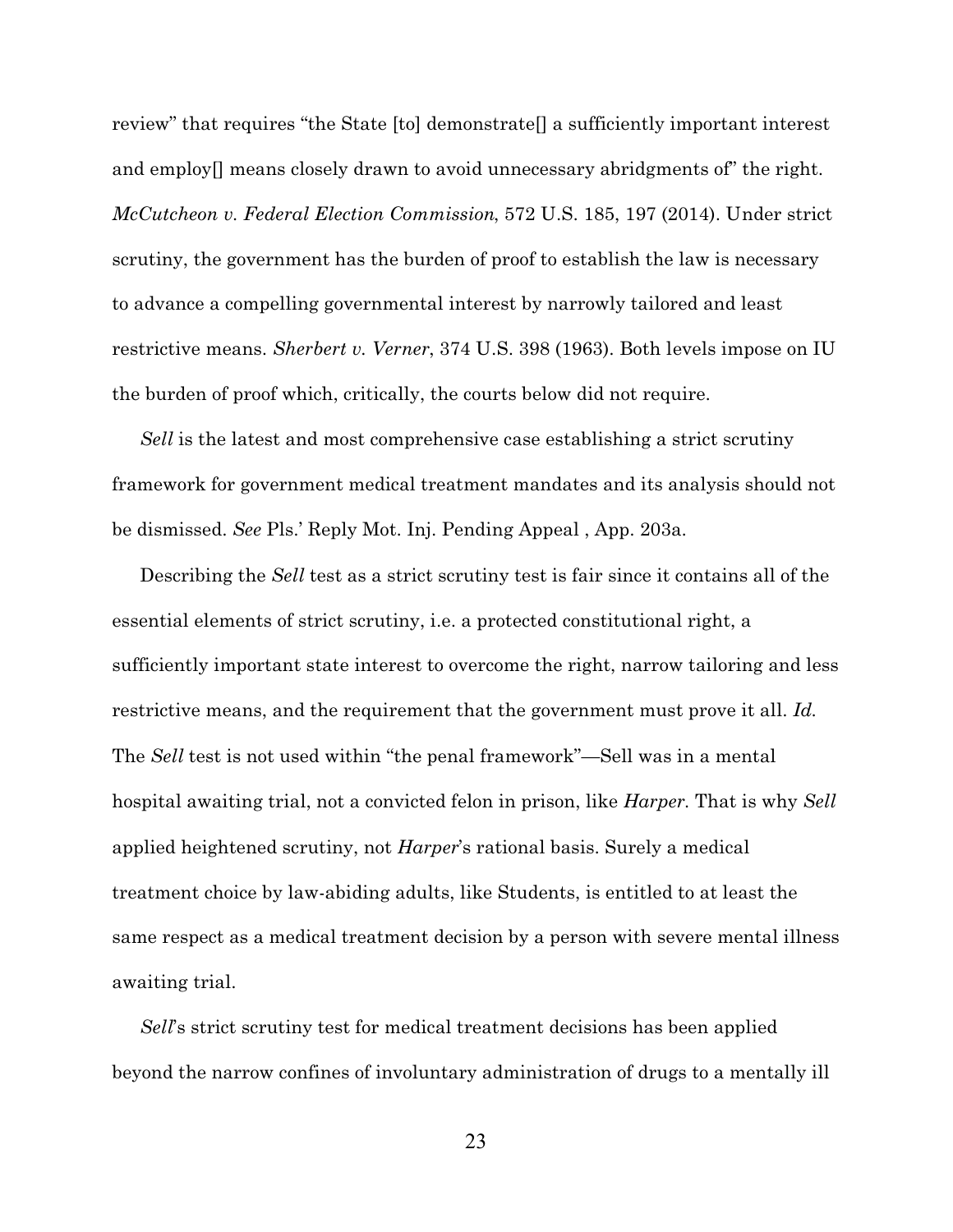defendant facing criminal charges in order to render that defendant competent to stand trial. Multiple circuits have applied the *Sell* test in various contexts. *See, e.g., United States v. Baldovinos*, 434 F.3d 233, 239-241 (4th Cir. 2006) (applying *Sell*'s analysis to forced administration of antipsychotic drugs to render defendant competent to be sentenced); *Witt v. Department of the Air Force*, 527 F.3d 806, 817- 821 (9th Cir. 2008) (applying *Sell*'s heightened scrutiny analysis to discharge of Air Force nurse for homosexual relationship); *Russell v. Richards*, 384 F.3d 444, 450 (7th Cir. 2004) (applying *Sell* to involuntary administration of delousing shampoo to inmates).

Thus *Sell* provides the framework for the heightened scrutiny analysis of IU's Mandate and requires IU prove that its Mandate is justified. The courts below did not apply heightened scrutiny—an error which justifies this injunction.

## **II. Under Heightened Scrutiny, the Students Are Likely to Prevail on Their Due Process Claim That, Under the Current Circumstances and as Applied to this Age Group, IU Has Failed to Prove That Their Mandate Is Justified.**

The district court below held that on the preliminary record Students have not shown a likelihood of success that IU lacked a rational basis for its Mandate. *See* Prelim. Inj. Op., App. 62a. The Seventh Circuit likewise applied *Jacobson* in denying Students motion to injunction pending appeal. *See* App. 1a. If the courts would have applied heightened scrutiny, which requires the government to justify its restrictions, Students would have likely to succeeded. Additionally, emerging facts continue to undermine IU's rationale for the Mandate.

Since heightened scrutiny applies, the court should consider both the strength of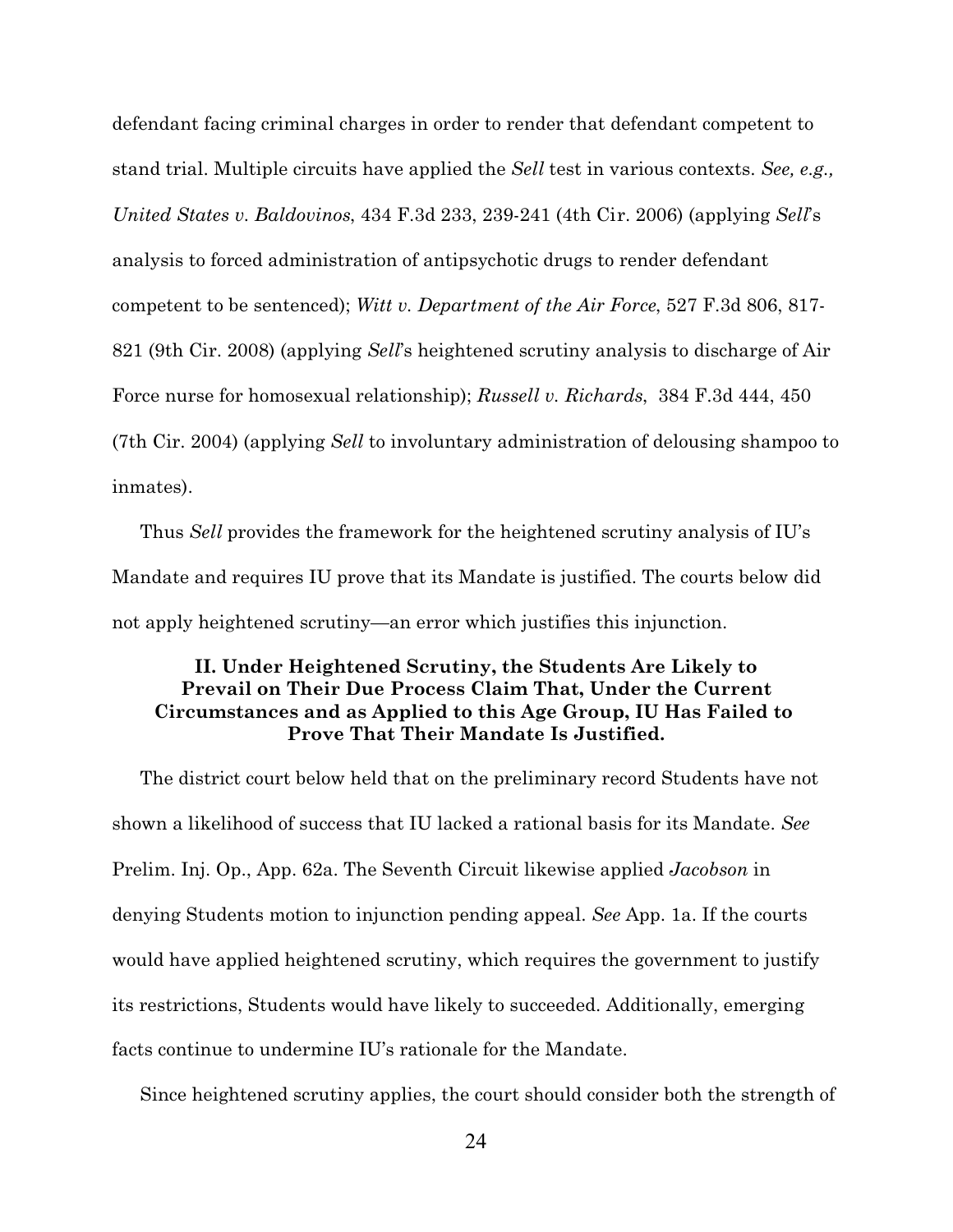the government's interest and the tailoring of its regulations to the current stage of the pandemic.

- **A. Currently, IU's Interest in Public Health and Safety Is Not Compelling Enough to Justify IU's Mandate.**
	- **1. For IU's Interest in Public Health and Safety to be Compelling It Must Prevent Hospitalizations and Death from a Disease, not Just Infections.**

It has been assumed that stopping the spread of COVID was a compelling interest that justified draconian government restrictions. *S. Bay United Pentecostal Church v. Newsom*, 141 S. Ct. 716, 718 (2021) (J. Gorsuch, concurring). Conversely, that assumption has been based in another critical assumption—that the spread of COVID will lead to increased hospitalizations and death. After all, no precedent establishes the government has the authority to mandate extraordinary measures to prevent the common cold or flu, but only serious diseases that result in significant injury and death.

As the mortality rate of a disease increases, so does the government justification for restrictive measures. For instance, *Jacobson*'s smallpox had a case fatality rate (CFR) approaching 30%, across all age groups. Pls.' Reply Mot. Inj. Pending Appeal 206a. The data now shows COVID's CFR is relatively low 1.8%. *Id*.

IU states the vaccine is necessary to "stem[] the spread of COVID-19" and gives IU "the best protection" in the fight against it. *Id*. IU's approach is to reach virtually zero COVID cases—this is irrational and would mean its plenary power lasts forever.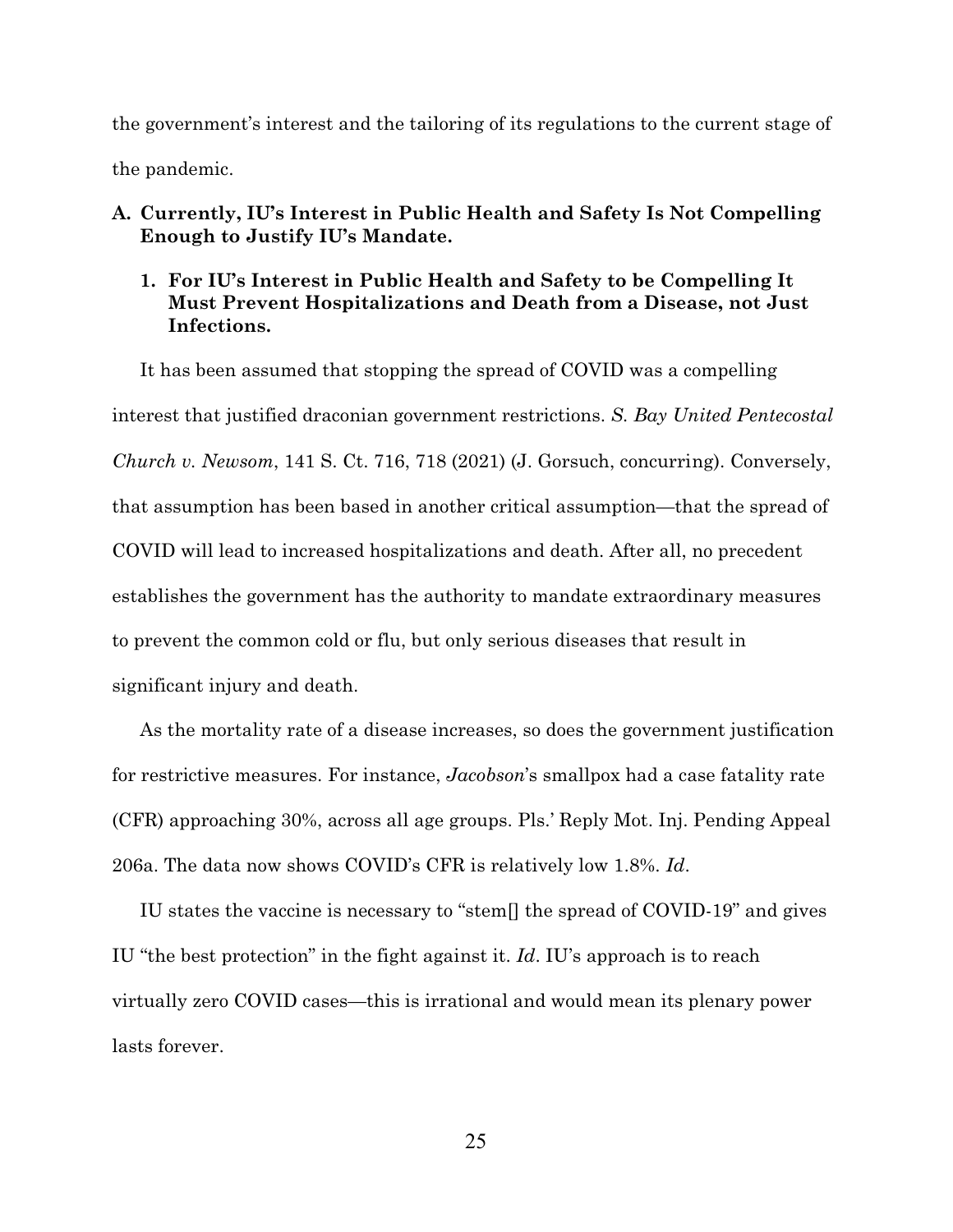## **2. IU's Interest in Public Health and Safety is no longer Compelling Enough to Justify the IU Mandate at this Stage of the COVID Pandemic.**

 As shown above, the COVID pandemic is in the final stage of "recovery" or "preparation". *See supra* p. 8. Accordingly, community mitigation measures should be discontinued. *Id*. Indeed, cases and deaths have significantly decreased since March 2020. *Id*.

Additionally, when stratified for the college-age group, COVID's CFR plummets to 0.01%. *Id*. at 9. Even with the Delta variant, the CFR remains extraordinarily low. The latest data shows that COVID vaccine effectiveness against Delta coronavirus infection and symptomatic ("mild") disease has decreased from about 95% to 40%, whereas effectiveness against hospitalization and severe disease remains at 80% to 90%. *Id*.

Thus, "[a]s more medical and scientific evidence becomes available, and as States have time to craft policies in light of that evidence, courts should expect policies that more carefully account for constitutional rights." *Calvary Chapel Dayton Valley,* 140 S. Ct. at 2605 (J. Alito, dissenting). Just as the Court recognized that Sell's condition must be evaluated given his current circumstances, *Sell*, 539 U.S. at 186, as the science around the pandemic evolves and the pandemic runs its course, the legal landscape surrounding it evolves as well.

The district court asserted that "[s]temming the spread of COVID-19 is unquestionably a compelling interest." Prelim. Inj. Op., App. 63a (citing *Cuomo*, 141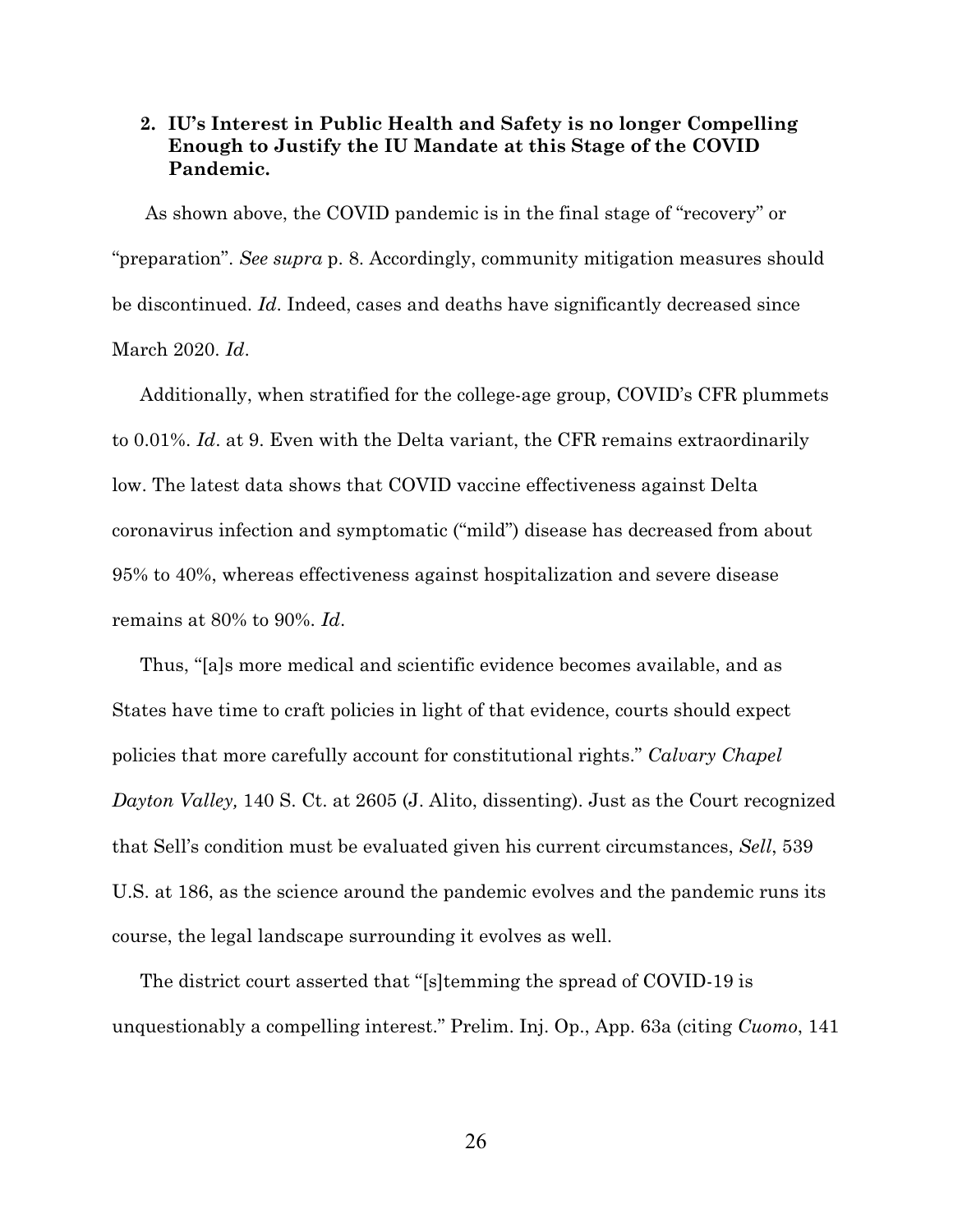S. Ct. at 67).<sup>12</sup> However, evidence suggests that stemming the spread may no longer be an achievable goal, no matter the vaccination status of Students. Emerging data from around the world suggests that vaccination may not prevent the spread of COVID, particularly against COVID variants, but may simply lessen the severity of symptoms among those who do contract it. For college-aged students, the risk of severe COVID consequences, such as hospitalizations and death, was already near zero without vaccination (*see* Prelim. Inj. Op., App. 68a), so lessening the risk of death is not a compelling interest.

Under the proper standard of review, IU cannot prove that it has a compelling interest at this stage in the pandemic or for this age group. Given the lack of serious danger COVID poses to college-age students, the relatively low hospitalization and death rates, even with the Delta variant, IU's Mandate is not justified at this stage as applied to this age group. Additionally, IU cannot prove that IU's Mandate would prohibit the spread of COVID, and lessening the risks of COVID for this age group is not a compelling interest when severity was already minimal and deaths almost nonexistent.

#### **B. The IU Mandate Is Not Narrowly Tailored.**

## **1. College-aged Persons Are at a Very Low Risk of Adverse Effects of a COVID Infection.**

As shown above, there is little risk of adverse effects of a COVID infection for college and graduate students. *See supra* p. 8-9. For this age group, the risk of death

<sup>&</sup>lt;sup>12</sup> The district court never considered whether IU's Mandate passed strict scrutiny. Instead, all facts were considered through the lens of whether IU's Mandate satisfied rational basis. Prelim. Inj. Op., App. 64a.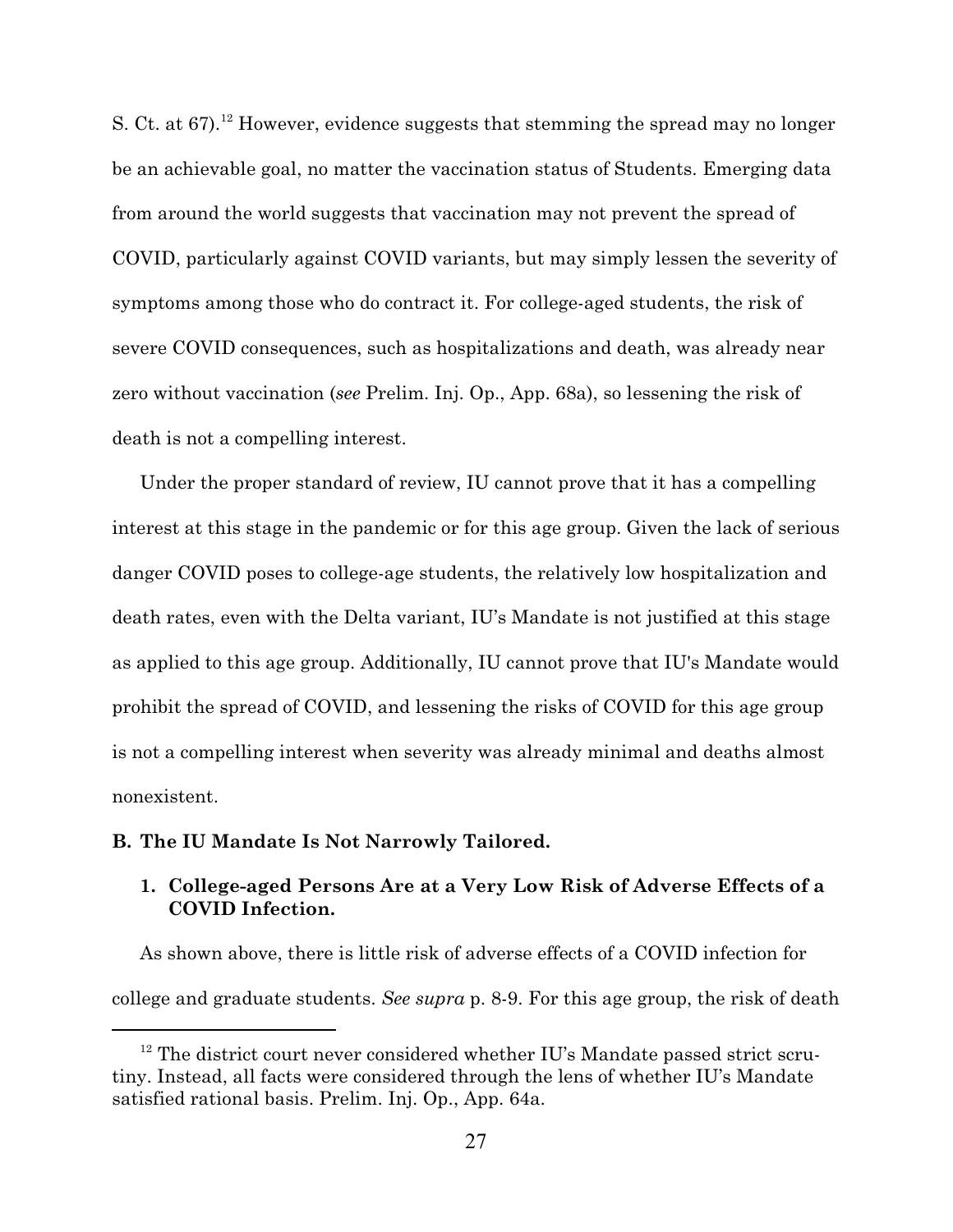or developing serious side effects from COVID is extremely low. *Id*.

Accordingly, mandating college-aged persons to get vaccinated is not narrowly tailored to protecting public health and safety.

### **2. Older People, Who Are Not Subject to the Mandate, Are at a Much Greater Risk of Adverse Effects of a COVID Infection than Young People, Who Are Subject to the Mandate.**

IU's Mandate requires the younger population to receive the vaccine, but the older population is at the greatest risk for a COVID infection. As shown above, older people can be up to 870 times more likely to die from COVID than the student population. *See supra* p. 10.

Mandating the vaccine for the younger, student age population, rather than those much older, is not narrowly tailored to protect public health and safety.

# **C. IU's Mandate Is Not the Least Restrictive Means to Protect Health and Safety.**

Existing measures (including voluntary vaccination, masking, social distancing, sanitizing, and testing) have already brought IU and Indiana to the CDC's preparation phase, so continuing such measures, rather than a mandate, would be the least restrictive means of accomplishing IU's goal.

Additionally, IU has failed to prove that the vaccines are sufficiently safe and effective to justify mandating their use for this age group. There are emerging risks of the COVID vaccines, including some that primarily effect students. *See e.g.*, Prelim. Inj. Op., App. 29a-31a. Emerging questions exist about the COVID vaccines effectiveness, particularly against COVID variants. Since IU has mandated the vaccines, substituting themselves for students and their attending physicians, it is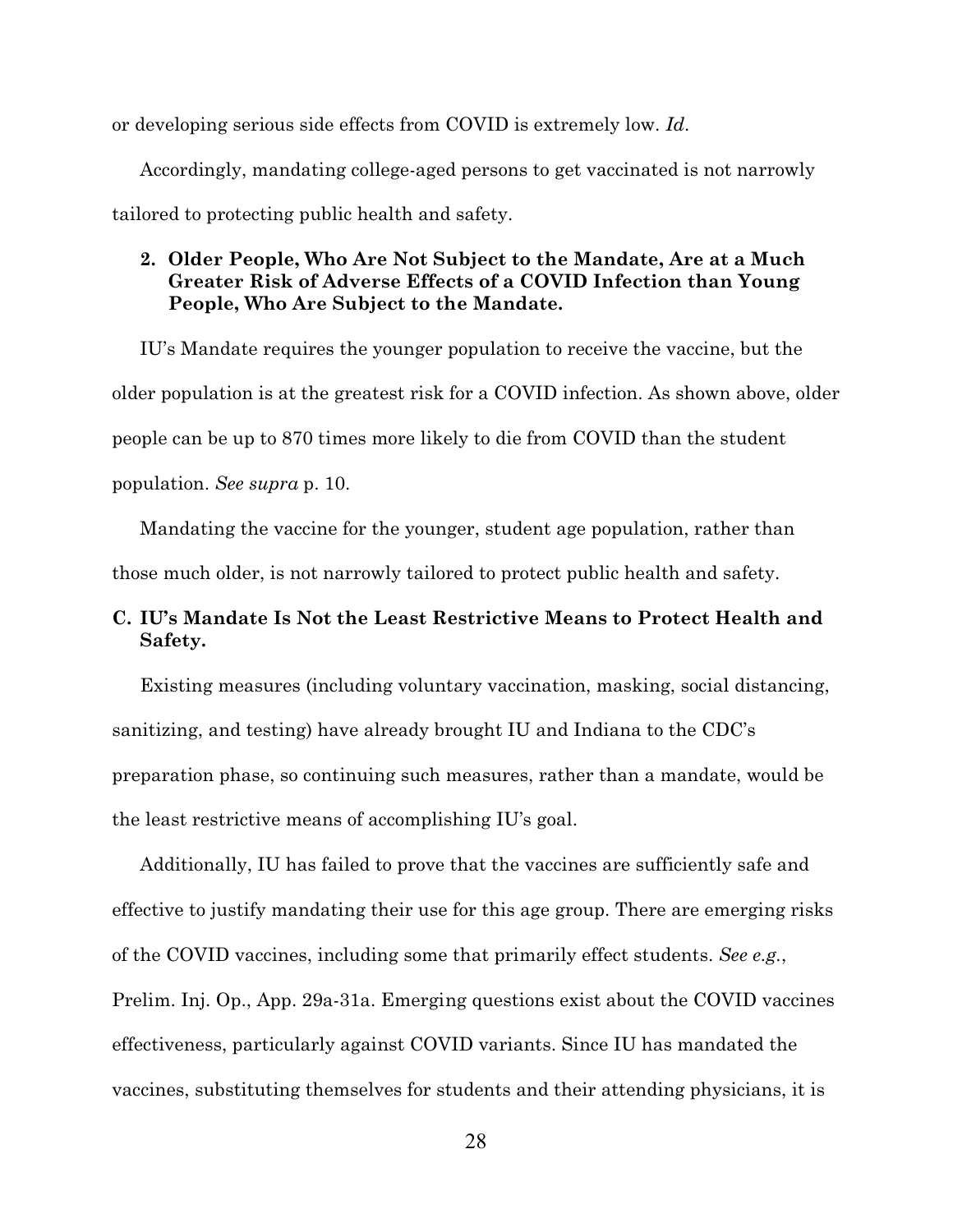IU's burden to prove that the vaccines are safe and effective for this age group, which they have failed to do.

The IU Mandate is thus not the least restrictive means to accomplish IU's interest in public health and safety.

### **D. IU's Mandate Is Underinclusive and Does Not Legitimately Advance its Claimed Interest.**

"A law cannot be regarded as protecting an interest of the highest order when it leaves appreciable damage to that supposedly vital interest unprohibited." *Church of Lukumi Babalu Aye v. City of Hialeah*, 508 U.S. 520, 547 (1993) (internal quotation and alteration marks omitted). In other words, "underinclusiveness diminish[es] the credibility of the government's rationale for restricting speech." *City of Ladue v. Gilleo*, 512 U.S. 43, 52–53 (1994). IU's new exemptions make IU's Mandate woefully underinclusive, defeating IU's stated objective.

IU has recently expanded its exemptions. First, IU's medical exemption "in practice," applies to "those who have a medical condition that their doctor believes nonetheless contraindicates the vaccine[]" Pls.' Reply Mot. Inj. Pending Appeal 207a-208a, substantially increasing who can avoid the Mandate. Second, IU added an ethical exemption. *Id.* at 208a. While IU does not define this exemption, it appears to mirror the religious exemption, which IU "automatically grants upon request." *Id.*

IU's radically expanded exemptions have virtually guaranteed anyone can get an exemption—its Mandate is now woefully underinclusive and belies its claimed interest in the Mandate. Accordingly, IU no longer has a compelling interest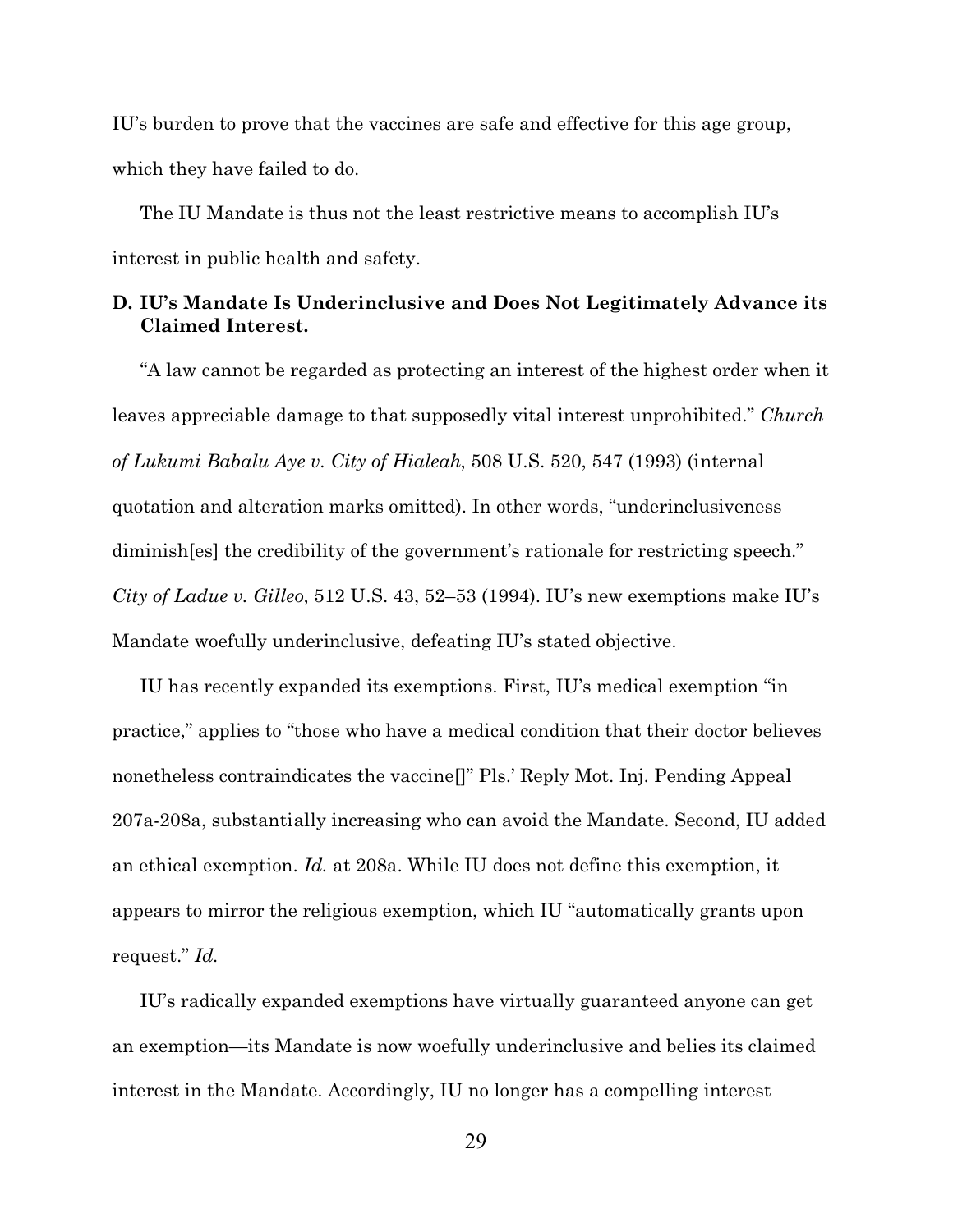sufficient to justify its Mandate and the exemptions render it underinclusive. IU's Mandate, therefore, fails strict scrutiny.

#### **III. Students Have Suffered Irreparable Harm.**

Students have shown irreparable harm and that there is no adequate remedy at law.

The district court correctly held that "[t]o the extent that the students establish a constitutional harm, the law presumes irreparable harm," Prelim. Inj. Op., App. 98a, and likewise, there would be "no adequate remedy at law." *Id.* at 100a.<sup>13</sup> Students have shown a constitutional injury, thus it must follow that there is irreparable harm and no adequate remedy at law.

#### **IV. The Balance of Equities Weighs in Students' Favor.**

Given the significant constitutional injury here, the balance of harms and public interest favor Students.

Since Students are likely to succeed on the merits of their claim, the balance of harms does not need to favor them as strongly. *See* Prelim. Inj. Op., App. 101a. Nevertheless, Students have shown that the balance of harm tips in their favor, where their constitutional rights are being violated. In contrast, IU cannot show that it will be harmed, as the risk of COVID has significantly declined and a significant portion of IU's population is already vaccinated. Moreover, anyone that wants to be vaccinated can do so, free of charge, so Students decision to not vaccinate does not harm others.

<sup>&</sup>lt;sup>13</sup> The Seventh Circuit did not discuss whether Students had shown irreparable harm. *See* 7th Cir. Den. Mot. Inj. Pending Appeal*,* App. 1a-4a*.*